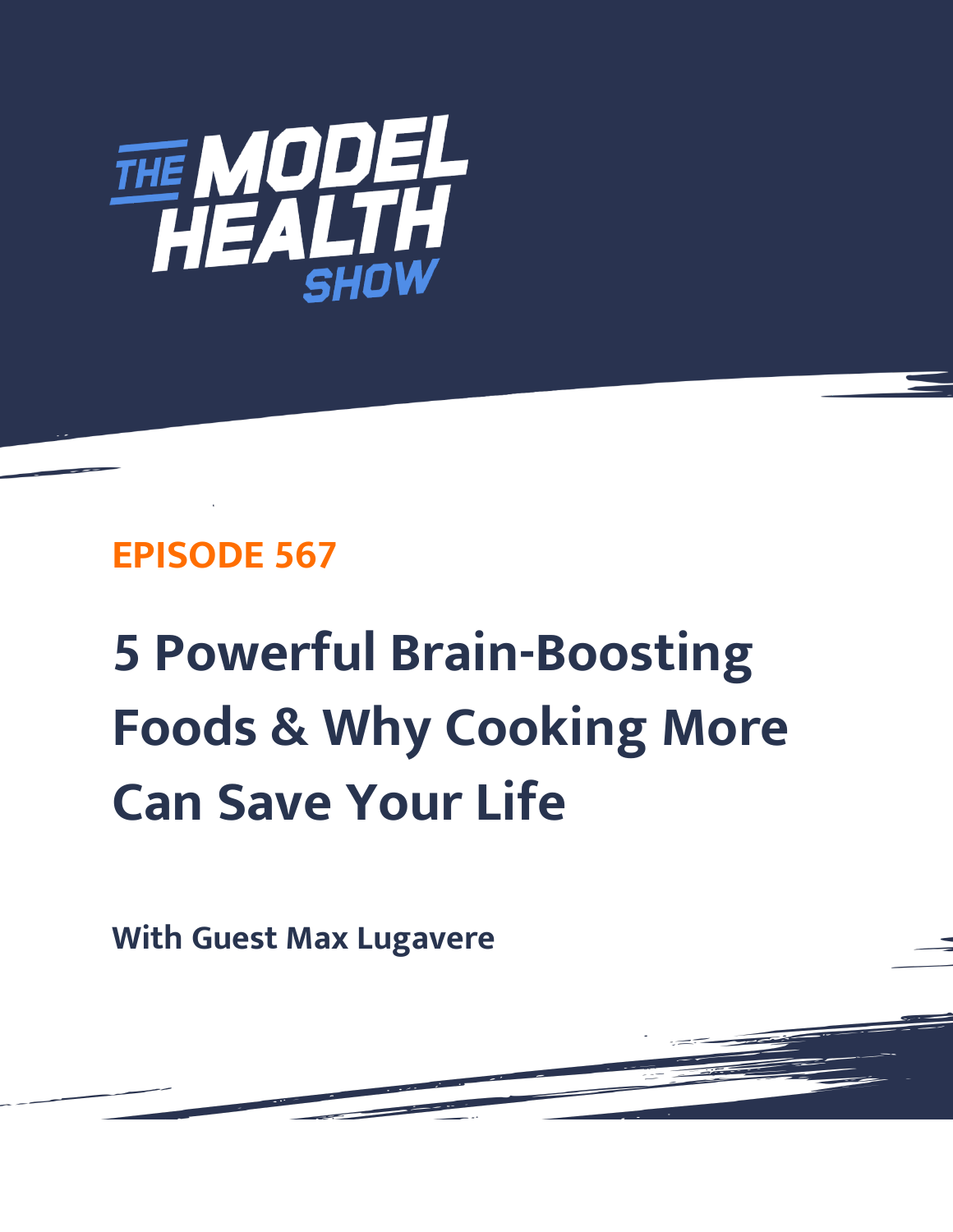### **You are now listening to The Model Health Show with Shawn Stevenson. For more, visit themodelhealthshow.com.**

**SHAWN STEVENSON:** Welcome to The Model Health Show. This is fitness and nutrition expert, Shawn Stevenson, and I'm so grateful for you tuning in with me today. What did our founding fathers do without DoorDash? Alright, George Washington didn't have that, Dasher. Benjamin Franklin did not have Uber Eats. What did they do? How were they surviving? How were they getting access to food? Well, through human evolution, even dating back hundreds of thousands of years earlier, humans were preparing their own food, people were cooking, and this is one of the things that's really helped to impress upon our miraculous human brain and to create the highly developed human brain that we have... Cooking has been one of those remarkable phenomenon's and inventions, but it's not just cooking, sometimes it's un-cooking and it's having a relationship with our food in that way as well, but just having a hand in the process, that has largely been removed from our culture as each year has gone by. I remember being a kid and when we would ever order food, that was like a big event, when you was... Friday night, you're ordering a pizza and the pizza man comes, and you get the money for the pizza and...

The tip and the whole thing, and he gives you that piping hot box of cheesy Ninja Turtle goodness, just thinking about that is incredibly nostalgic. Now, it's evolved from that place or devolved, however you want to look at it, because pizza delivery, maybe some Chinese food delivery was one thing, and it was a rarity for most folks, today, we have virtually every restaurant, every type of food that we can think about at our fingertips. Now, this isn't necessarily a bad thing, this is kind of cool, because we can get the flavor sensations and the food experiences that we want, and that's a great gift, at the same time, it's taken another step away for us from being involved in the preparation and the procurement of our food. And that might be a point of concern. So, can we use these technologies? And of course, even going out to eat and all these wonderful things that we can do... Absolutely we can use these things. But is there something missing? Is there something removed when we don't have a part in the food preparation process ourselves, and I'm here to tell you today, absolutely, you already know the answer to that, because there's a familiarity that takes place when we have a hand in our food procurement and also preparation.

And to take it a step further, when we can have our hands involved in the preparation of our food, we, 99.9% of the time, we have the opportunity to create something that is far more health affirming, we have the opportunity to create meals and have food experiences that are light years beyond what the Door Dasher can hand you. Now, there are some wonderful restaurants who are stepping their game up and ensuring that they're giving higher quality ingredients to fuel our citizens, but for the most part, as you're going to learn today, most [restaurants are not abiding by those standards, and we have the opportunity again by taking](https://themodelhealthshow.com/max-lugavere-brain-boosting-foods/) 

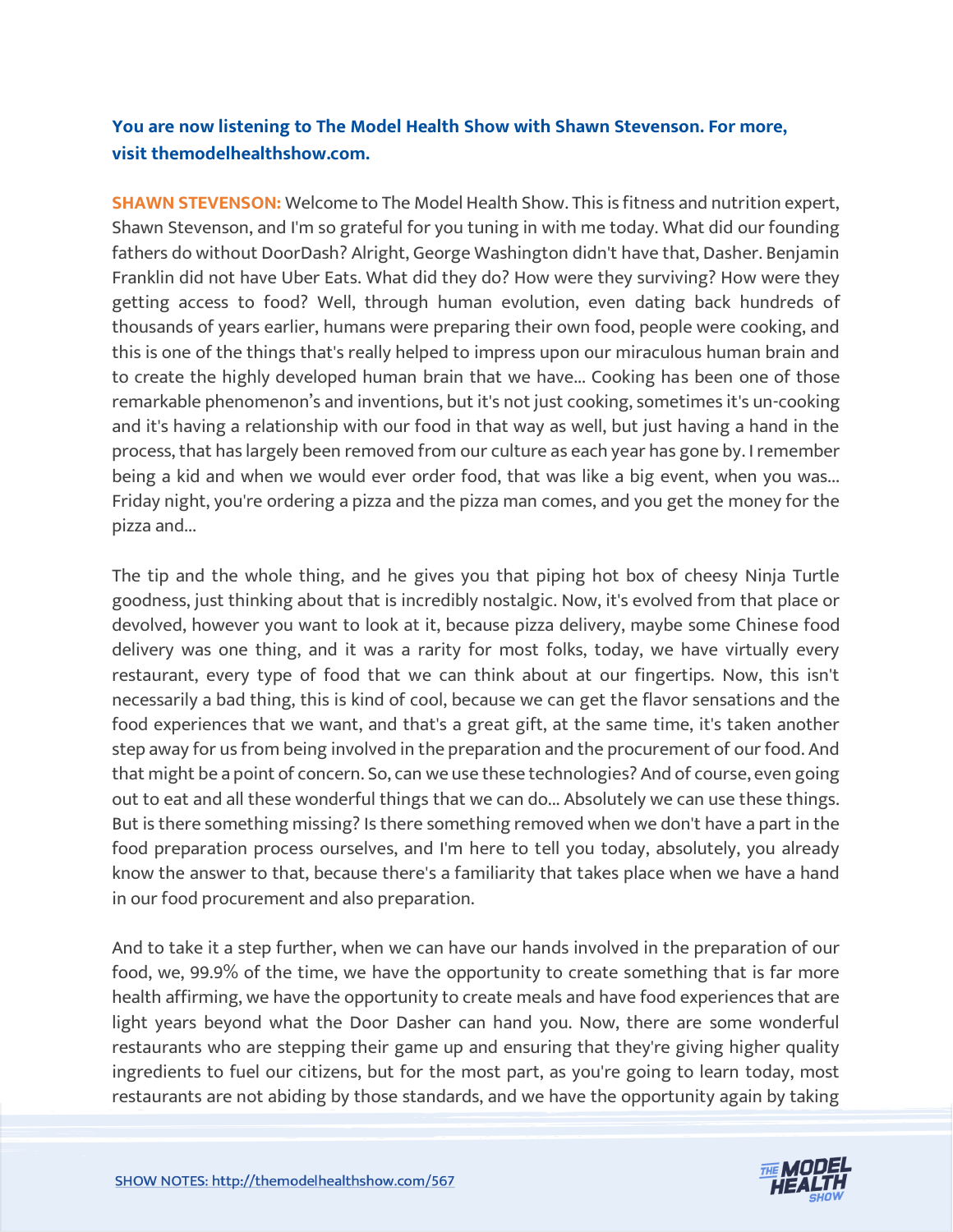this into our own hands a little bit more, not totally, again, not to say that we can't get our Dash on or go out to a restaurant, 'cause I'm going out with my wife tonight, I'm taking her out... We can take it to a little theater and a little one-on-one across the table, and maybe a little dessert, you feel me, but these are all accessible for us, but I don't want us to lose sight of one of the most intimate...

Even beyond intimate processes that we have, which is to be able to decide exactly what foods, what ingredients we're putting into our temple, we're putting into our amazing bodies, because every single bite of food that we eat literally is determining what we're making ourselves out of, and so that matters, and so we're going to rekindle that fire, we're going to spark it to a different level today with our special guest. And during the episode, he actually mentions one food that I've been having a special love affair with recently, myself, and it's blueberries. And one of the reasons why, first of all, it's just kind of a... It's a vibe. You've probably had this experience, where there's certain foods you're really just feeling at a certain time, and maybe that might change, but right now I'm just really vibing with blueberries and the health benefits are remarkable as well. Listen to this, there was a study that was published by researchers at the University of Michigan finding that blueberries potentially affect genes that control the burning of stored body fat, that's pretty remarkable, that's pretty cool, and there's some special pigments that are within the blueberry skin and the makeup of the blueberry that are rare in nature, but just in general, berries as our special guest calls them brain berries have so many remarkable benefits that are really system-wide.

So that's one of my favorite foods right now, but also in a specific concentrate, my youngest son, for example, we've got these little special go-packs of this red juice formula from Organifi that has blueberry, concentrated blueberry, concentrated acai. Acai is one of the highest ORAC value foods ever discovered, the antioxidant content is out of this world. It's 103,000 ORAC value, that means it's 10 times more antioxidants than most fruits that you see in a conventional grocery store. Also, there is beet juice in the formula as well in a concentrate. And a study published in The Journal of Applied Physiology showed that drinking beet juice boosts our stamina up to 16% during exercise. Beet juice is being utilized so much for different pre-workout formulas and exercise formulas for a reason.

They even experience in this particular study, less muscle damage and less fatigue after the training session, so having these combined with other super fruits, superfoods without any added crazy sugar and a formula that tastes good, kids love it. This is what I love right now. We can upgrade things and it's all organic and get some of the same flavor sensations that we grew up with by using real high quality super food concentrates. So, head over there, check 'em out, it's organifi.com/model and get 20% off their amazing red juice formula, also their gold formula, their amazing green juice formula. Again, that's organifi.com/model. It's O-R-G-A-N-I-F-I.com/model, 20% off. And now let's get to the Apple Podcast review of the week.

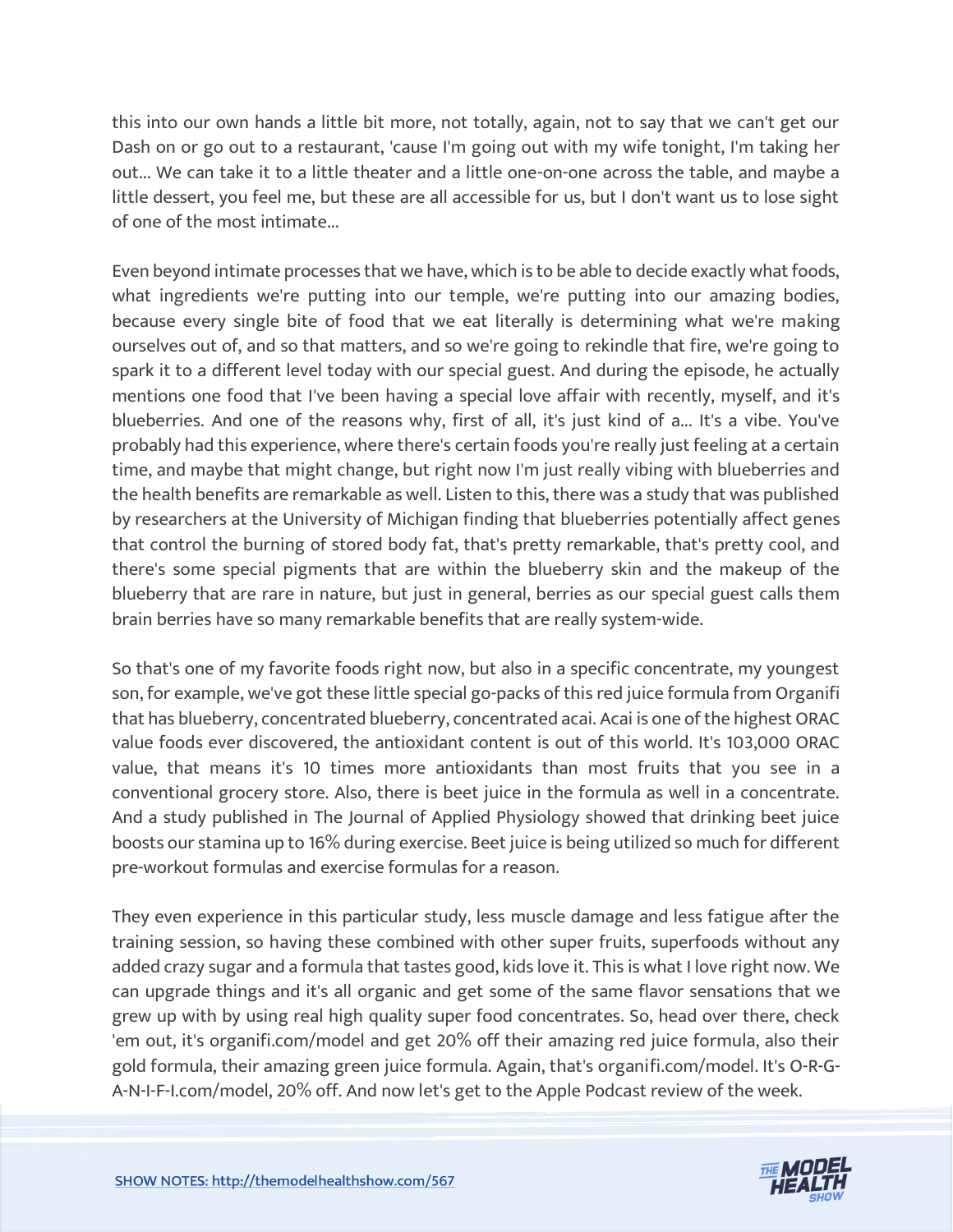**ITUNES REVIEW:** Another five-star review titled "Thoroughly researched and explained" by Ultimate tomato. "I appreciate how thoroughly every topic is researched and explained, it lends itself to instant credibility. I absolutely love how well thought out each episode is and how every episode seems to support each other. The seamless flow reassures a listener how passionate Mr. Stevenson is about health and how to better your life. I switched to intermittent fasting because of this podcast and immediately experienced more energy."

**SHAWN STEVENSON:** That's so remarkable. Thank you so much for taking the time to share that and to share your voice over on Apple Podcast, it really does mean a lot. And if you have yet to do so, please pop over to Apple Podcast and leave a review for The Model Health Show. And on that note, let's get to our special guest and topic of the day. Our guest today is New York Times best-selling author, Max Lugavere, he's been a science journalist for many years, and also one of the foremost experts in human nutrition, and he's also the host of another toprated podcast called Genius Life, and he's here today to talk about his new project and some powerful insights that we can all learn a lot from and take with us in our lives moving forward, so let's jump into this conversation with the amazing Max Lugavere.

My guy Max Lugavere, you're on a mission to get people cooking again, first and foremost, what are some of the nutritional upgrades that we can see when we start making more of our own food?

**MAX LUGAVERE:** Such a great place to start, Shawn. I think that home cooking is one of the greatest leverage points for people to improve their health, improve the way they feel, increase energy levels, reduce brain fog, improve mental health, and the reason for that is that you can cook the same dish at home that you would pay your hard-earned money for out at a restaurant and it's going to be healthier, implicitly, it's going to have fewer calories, fewer fat calories, less sodium, it's going to improve the dynamics of the relationships with the people that you're cooking with and around and serving to, and most importantly, I think when we cook at home, we have control, we have agency, when you eat out at a restaurant, who knows what kinds of oils they're using in the preparation of your food, if you're eating something that's been sautéed or fried... Who knows how long that oil has been in the pan or the fryer? We know that oils like corn oil, canola oil, soybean oil, which you've talked about many times on your podcast, these oils are highly prone to a form of chemical disfigurement called oxidation, which is the least of the problems associated with polyunsaturated dominant grade and seed oils, they create various compounds like aldehydes are created when these oils are heated and then re-heated, which we know are mutagenic, they damage the mitochondria of our cells, which are the energy-producing organelles.

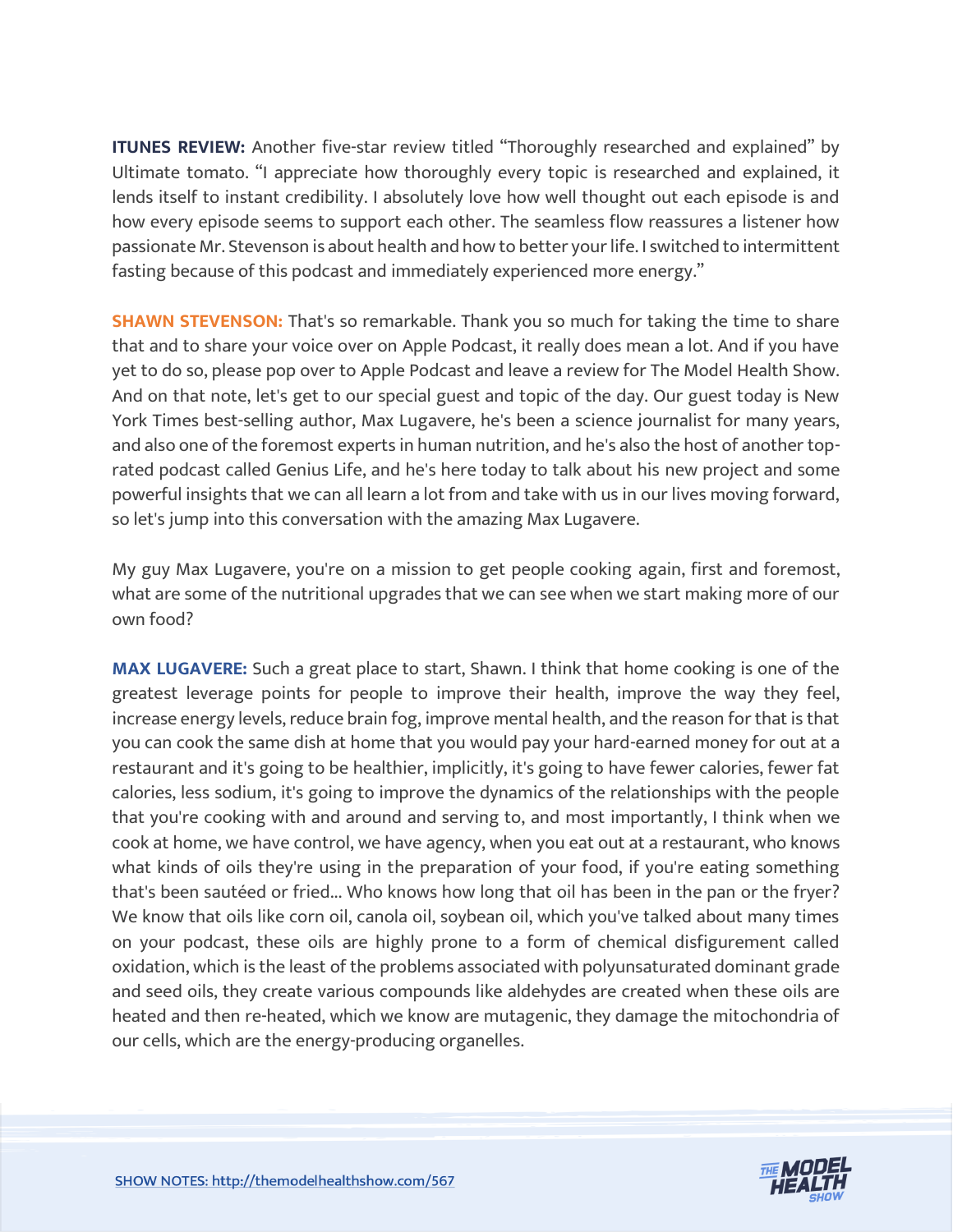When you cook at home, you can use fats that humans have been using for hundreds of years, like extra virgin... If not thousands of years like extra virgin olive oil. We've been using extra virgin olive oil for such a long time because the way you make it is you crush olives... There's avocado oil, which is a close second, which is from a flavor standpoint, very neutral, and so I think all that combined is why we see observationally that people who eat at home more as opposed to eating out, they have healthier BMI, so they have reduced risk for obesity, cooking at home reduces risk for having an unhealthy body fat percentage, so body composition is very important, we see that people who eat at home more have better cardio metabolic health, and all this plays a role in brain health as well. So again, we haven't even talked about macronutrients or anything else really beyond just cooking at home, which is I think the one great leverage point that is at everybody's disposal, but unfortunately, and what inspired me to write this book is that culinary literacy is something that we've outsourced today, right?

We live in the era of specialization, and I think in many ways, our brains are suffering as a result of that, we outsource financial literacy, we outsource health literacy, unfortunately, and culinary literacy, the know how to be able to prepare food, delicious, nourishing food for ourselves is also something that we've outsourced, we go to restaurants now, we eat fast food when we're crunched for time, we have apps at our disposal, 24/7 that within moments, whatever comfort food we want shows up at our door steps, but by returning to our roots, which is a very ancient thing, knowing how to cook food, it's going to lead to better mental health, better physical health, and it's just going to be... It's going to taste better. It's such a gratifying experience. Food is how we... It's how we bond with one another, it's how we communicate, it's how we express love, and so I think it's something that we have to get back to.

**SHAWN STEVENSON:** Yeah, that's powerful, man. You just made me think about through our evolution, even living in tribes, everybody was involved in food somehow, whether you were procuring the food, hunting, gathering, processing, cooking, everybody had a hand in it, literally. And there was a closer relationship, today, like you mentioned, you could just whip out your phone, leave your door open and have the DoorDash person just hand you the... Whatever, from the blank. And I haven't really talked about this, but when I lived in St. Louis, I actually moved to an area called Wildwood, Missouri, and we were literally living out in the woods, alright. Which you would see me on the street, you're not like, that guy definitely lives in the woods, but my grandmother, when I was a kid, she had moved back to my grandfather's hometown in Piedmont, Missouri, which was like... They lived on a dirt road and the forest was a backyard, massive forest. It was just kind of in my DNA, little did I know. And being out there, DoorDash wouldn't deliver there. None of these apps... It was only when I would travel to go speak somewhere could I get Uber Eats or whatever.

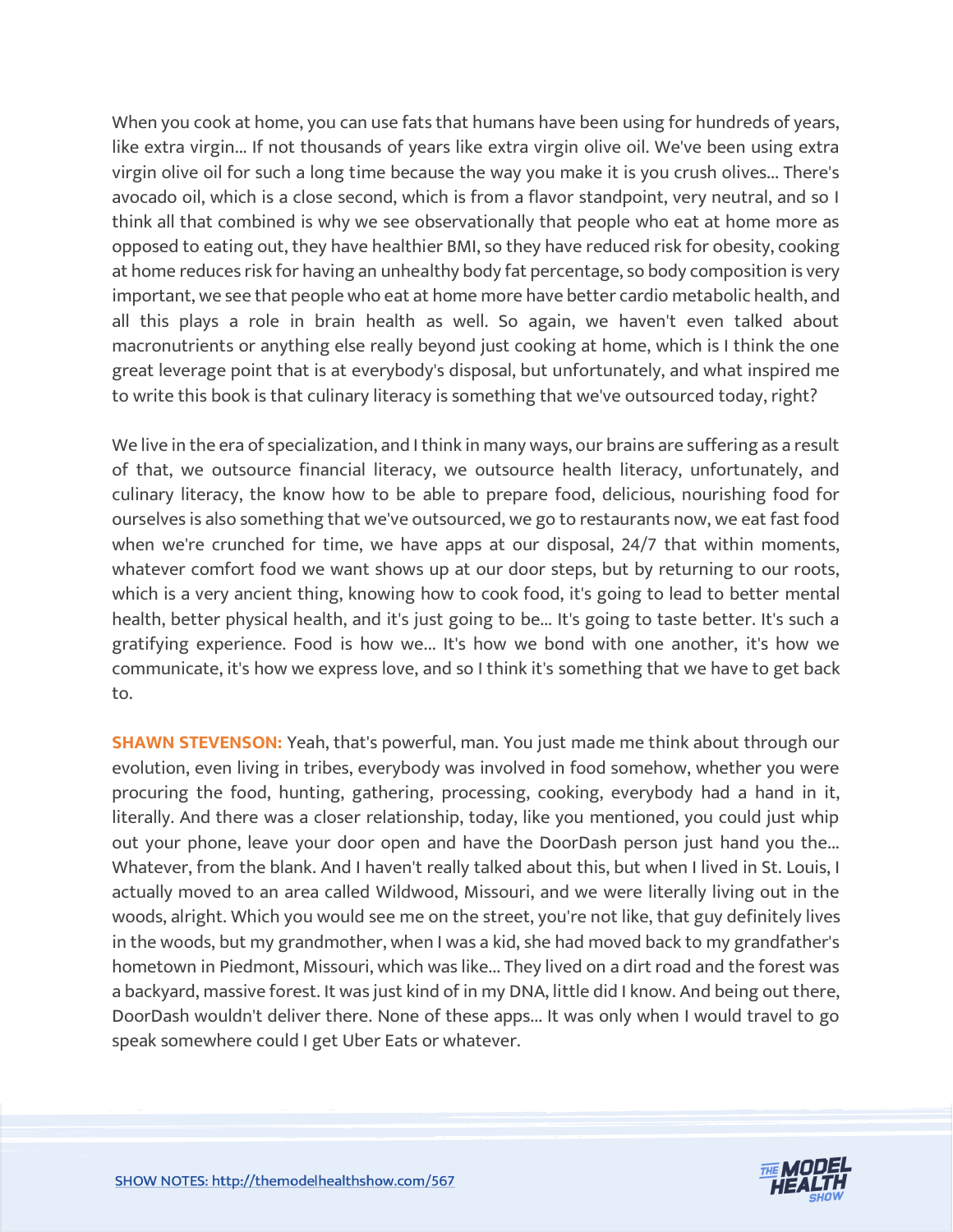So, I never had food delivered, I didn't really know... And even when I used the Uber Eats, I was super nervous. Are they going to find me? And then once we moved to LA, it's just like, game on, going to make up for this, because you could really get anything that you want, essentially any time, with the exception of, what you're pulling out is any type of effort on your part. Now, of course, this doesn't mean we can't go out to eat and kick it and order great food, that kind of thing, but it's getting more reconnected because there's something very visceral that's taken out of the equation, and I love that... And I want to ask you about this. You mentioned olive oil, you just crush olives. Step one, crush olives, step two, you're done, versus, you mentioned this kind of rancid or highly combustible even seed oils, what is the processing for those versus just crushing olives?

**MAX LUGAVERE:** It's such a good question. So, grain and seed oils, they are produced via a number of different production processes. They are extracted sometimes using hexane, which is a neurotoxin, sometimes they're not. And hexane... I don't want to fear monger, there's little to no left in the final product, but all of these seed soils, they come from... They're by-products, essentially, and you have to really... It takes a real stretch of the imagination to conceive of how they might... How food manufacturers might generate oil from corn, right? When you think about an ear of corn, is that a fatty food to you? No. Soybeans? I mean, I enjoy edamame whenever I'm at a Japanese restaurant, is that a fatty food? No. So, what they do is they have to take... First of all, corn and soybeans are genetically modified in this country to facilitate that... Which is one of their primary uses as a commodity, as a subsidized commodity crop in the United States. It's the creation of corn oil and soybean oil, which are now the most popular oils, the most widely consumed oils in the Standard American Diet.

And so, they get these oils which have bitter flavors, flavors that you don't want in your processed foods, and they wring them through a number of different steps degumming. One step in particular is called deodorization, and it's the food industry's equivalent of the witness protection program, because it takes all of these nasty oils and it makes them all flavor-less, it basically rids them of any notable characteristic. They have extremely high smoke points, which they post on the labels, and this is why food manufacturers are able to use these oils in any number of ultra-processed food products, from granola bars, to commercial cereals, to breads to... We roast nuts in them. Restaurants use them to fry foods in. They have no flavor characteristic, very high smoke points. But the problem with that deodorization process is that it generates a small, but significant amount of trans fats. There's no safe level of trans fat consumption.

The FDA, something like 10 years ago now, banned partially hydrogenated fats, because they realized that the data was overwhelming, that there's no safe level of trans fat consumption, and that was the primary source of trans fats in the American diet. When once the... Our governing body has steered the American population away from animal source, saturated fats,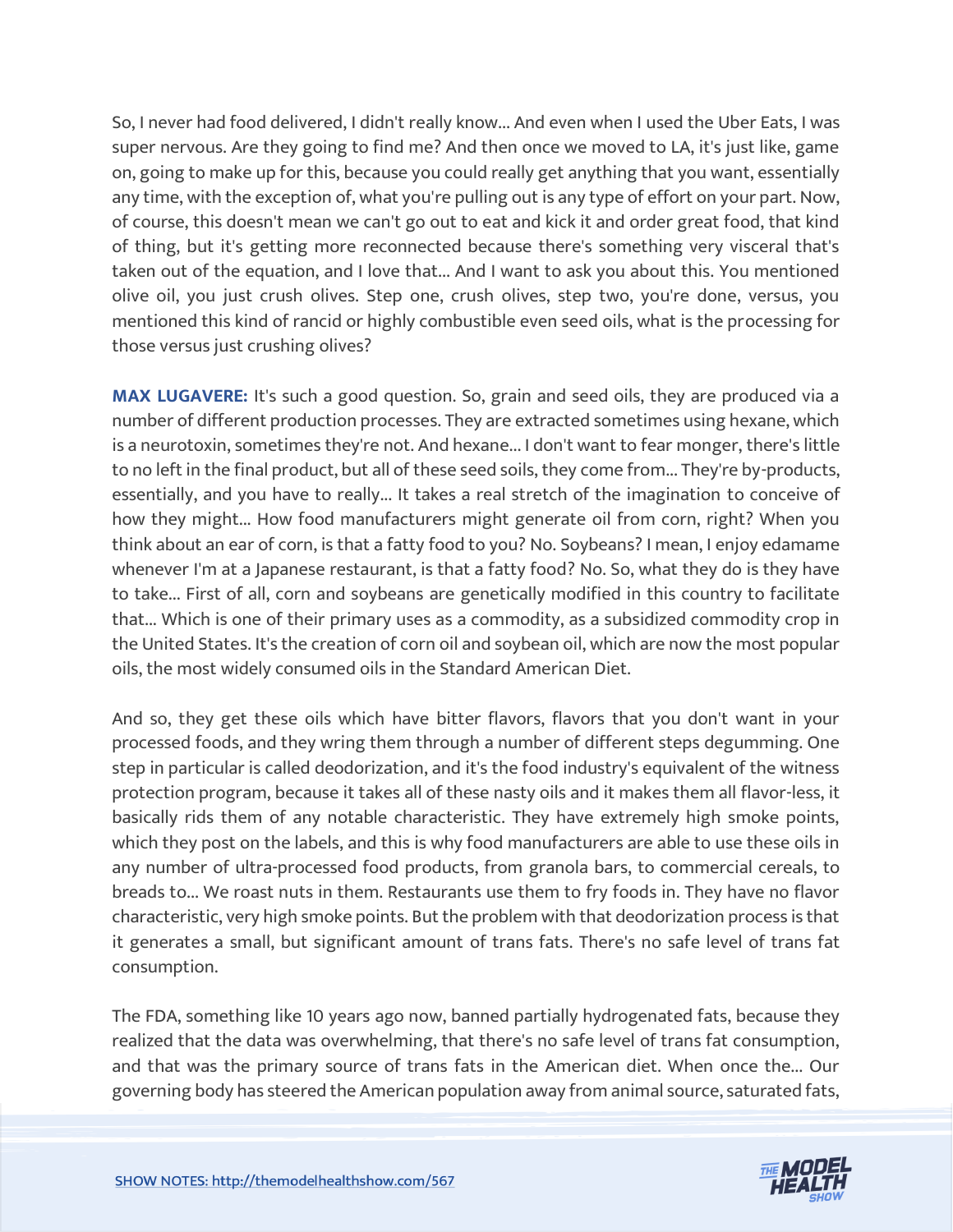those were the fats that we were told to use instead, margarines and such. The problem is trans fats still exist in the modern food supply in the form of these grain and seed oils. Now you're not ingesting a ton, but with the concentration that your average American is now consuming these oils, you are ultimately ingesting a significant amount of trans fats. And again, trans fats are poisons, they're poisonous to your cardiovascular system, they're poisonous to your brain. Even among young and healthy people, ingestion of trans fats is related to worst memory function, higher risk for developing Alzheimer's disease and worse cardio metabolic health. So...

That's just like the production process of these oils, right? Studies show that commercially available oils, you just pluck them off of the supermarket shelves, most of the time they're already... They've already... This process called oxidation has already been set into motion, which is again, a form of chemical degradation, oxidized oils are pro-inflammatory, and that's like, "fresh oils." This occurs because the oils are kept usually in plastic tubs, they're clear, they're exposed to heat. You don't know how those oils have been stored prior to you purchasing them, right? And then we cook with them, so they become further degraded, they further oxidize. The various oxidative by-products are created like aldehydes which are not healthy. And so, I think it's very damaging. And our ingestion of these fats... With soybean oil alone, our consumption of soybean oil alone has increased about 2000% over the last hundred years.

Over the last 50 years, adipose linoleic acid. So, our adipose sites actually store the fats that we eat. You know they say, you are what you eat, and it's literally true. Linoleic acid, which is the predominant fatty acid found in these grain and seed oils in our adipose sites has increased over two-fold over the past 50 years alone. So, it's a problem. I think the nutritional and the medical orthodoxy is still in love with these oils because they... Compared to saturated fat, they reduce LDL cholesterol. They're unable to see past that, which I think is a problem. LDL is certainly something that we talk about within the context of cardiovascular risk, right? But monounsaturated fats also reduce LDL to virtually the same degree. They are much more chemically stable, they're associated with incredibly helpful fats, like extra virgin olive oil, which we mentioned, which is a staple in the Mediterranean dietary pattern, right?

There's this irony that the western medical orthodoxy is obsessed with the Mediterranean dietary pattern and yet also loves to promote grain and seed oils like canola oil, corn oil, and soybean oil. If you actually go to a kitchen in the Mediterranean region of the world, you won't find any of that crap, it's just extra virgin olive oil. And so, to me, it's just... It's mind-blowing that those kinds of fats continue to be pushed on to the American people.

**SHAWN STEVENSON:** That was going to be my next question because they sound pretty terrible, why are they so prevalent?

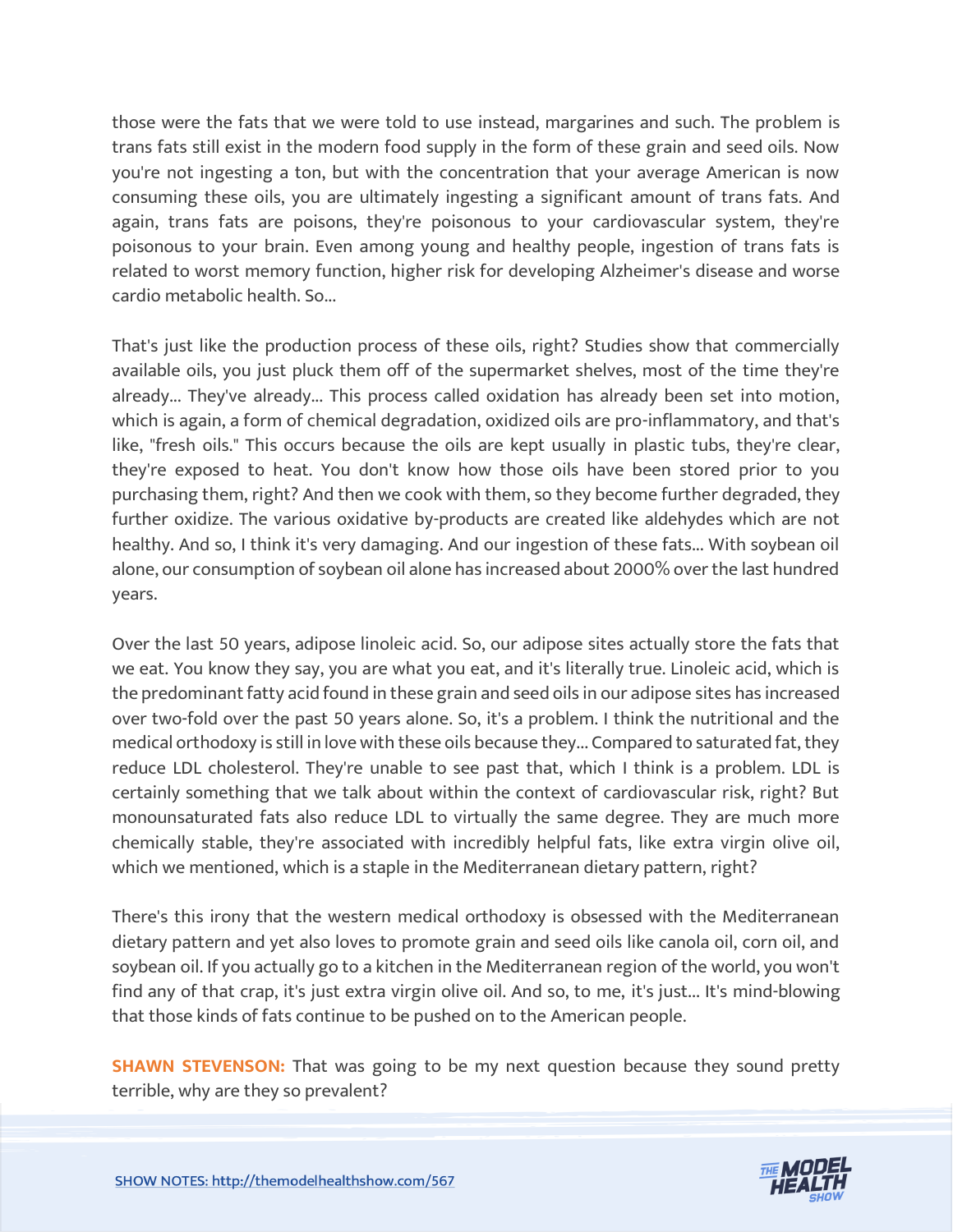**MAX LUGAVERE:** Yeah, they're prevalent because they're dirt cheap, because they're just highly marketed and they've got huge margins. They have... They boast very high smoke points. It's really interesting, yet I think it's important for people to know that smoke point and the temperature at which point an oil begins to degrade and thus become unhealthy are unrelated. So, a smoke point is really a culinary concern. You can take a fat like butter, which is very chemically stable.

Very well adapted to high heat cooking, but it has a low smoke point because of the solids that are in the butter, casein, and the lactose. You can take a butter derivative like ghee, which just have those solids skimmed off and the smoke point shoots through the roof. Grain and seed oils have very high smoke points, but again, that's unrelated to the temperature at which point they become unhealthy.

**SHAWN STEVENSON:** They've already become unhealthy through their processing before it gets into the food and to you.

**MAX LUGAVERE:** Yeah, yeah. Yeah, yeah. I mean, there was a study that I shared Cate Shanahan posted on Twitter a couple of weeks ago, but it was a peer-reviewed study showing us that that the level of oxidation that already exists in these products before we even get started cooking with them is already worryingly high, and a damaged fat damage you. I mean, fats are not like glucose, right? You consume glucose, you get a blood sugar spike, but if you're metabolically healthy, that sugar is cleared, it's cleared either into your muscle tissue or your liver.

**SHAWN STEVENSON:** Your body processes it.

**MAX LUGAVERE:** Your body processes it, right. But the problem with these fats is that they integrate themselves into all aspects of your being. We store them in our adipose sites, they get chugged around our body by various lipoproteins, whether they're chylomicrons or LDL, lipoproteins, which are related to atherogenesis. They integrate themselves into our brains. And so, that's why I think making sure the fats that you're eating are healthy fats is really important. And again, I don't like a fear-monger, the dose makes the poison to some degree, and I'm just as much a member of modern society as anybody else, I eat in restaurants. You're inevitably going to be prepared foods using these oils at some point, and that's fine. To me, what I urge viewers, listeners to do is to just make sure that in your home, you're cooking with extra virgin olive oil, avocado oil, you're getting rid of the products that have these cheaper oils, because they're really not doing your health any favors.

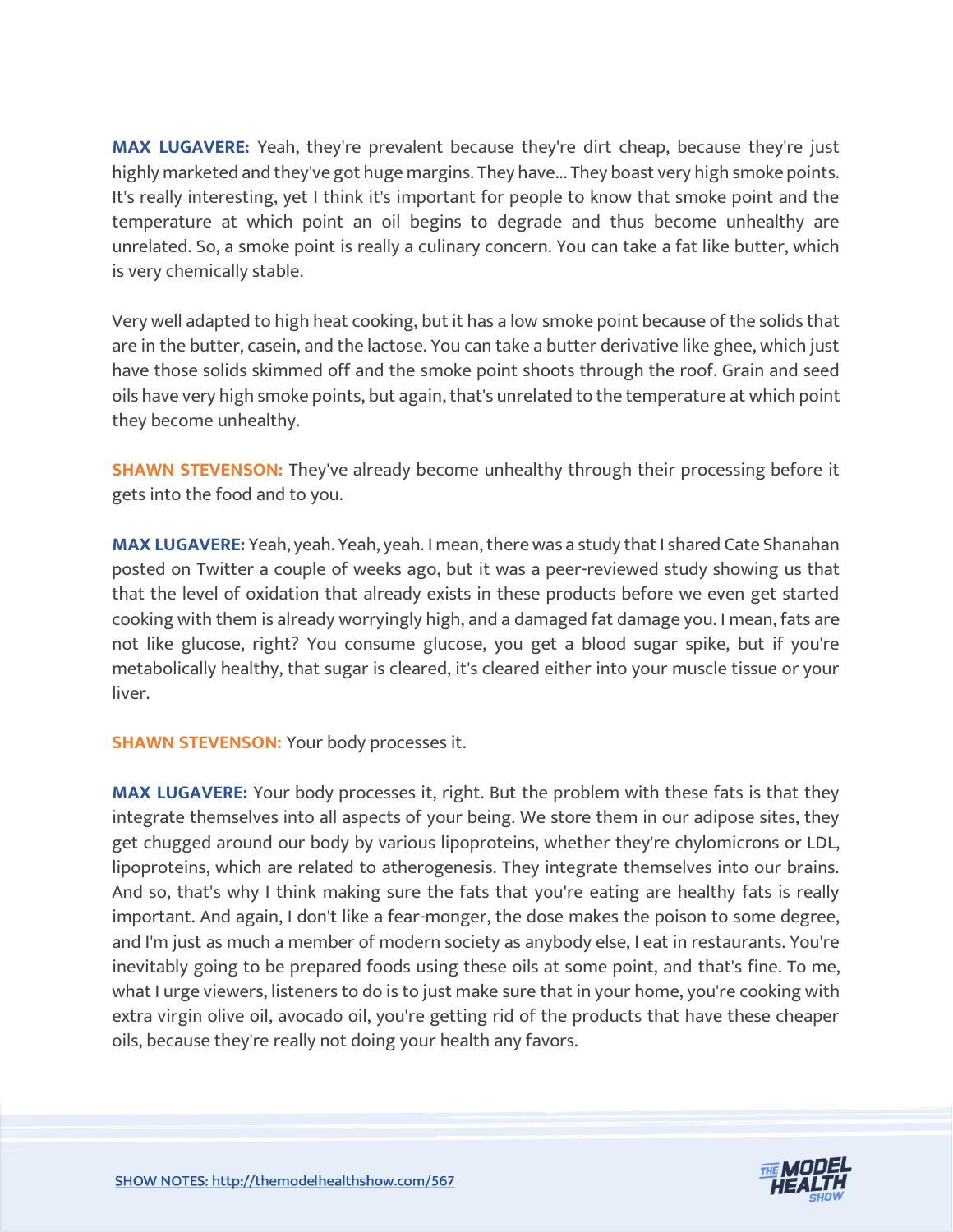**SHAWN STEVENSON:** Yeah. Man, that's powerful. Now, here's the craziest part about this, you just brought this up really gracefully, even how our body store these things. If you think about it, we don't really store that much carbohydrate. We don't really store that much glucose or even glycogen, it's a tiny amount compared to the rest of the things that we store in our bodies. And if you're thinking about, okay, well, how do we store all this fat that we can potentially store, especially in our culture, is getting converted into a fat. Like, your body has this really remarkable intelligence to do this process. But when you got a fat, it's not getting converted to a fat necessarily, you know? It's a much more sketchy situation that we really don't understand yet. And so, the ability for your body to integrate these fats into your tissues, like, you're just mentioning Cate Shanahan, I remember she shared with me something a while back about biopsies being done on humans about hundred years ago and seeing the constitution of a fat cell might be 2% PUFAs, you know, polyunsaturated fats.

Today, we're seeing about 25% of a fat cell from a biopsy being made of these PUFAs, like, the ingredients that we're making people out of has changed dramatically. So, it's not just the fact... Because we see the outer expression of obesity or of disease, but we don't think that the person is literally made from different stuff than what humans have evolved with. And it's just such a concerning thing because it's so pervasive. Unless you... I would say it's at least 90% of restaurants, and of course, processed foods, I'm going to be using these oils right now. It's shifted because I'm sure it was probably 95%, but there's been a movement for restaurants to kind of start to integrate higher quality oils. But the thing that we can do right now is control what we're cooking, and so that leads back to your incredible new cookbook, which is, it's not just the oils we can upgrade, but the nutrition itself. Let's talk about that. If we're cooking at home, I would imagine that we can be more intentional about even the quality of the vegetables we're getting or the animal foods.

**MAX LUGAVERE:** Yeah, I think that's a super important part of the equation. I mean, I love to talk about the health benefits of grass finished beef, which for many people is a luxury, right? But even grain finished beef, which I kind of don't like promoting it because it supports the factory farm system, that's where that kind of animal protein comes from today, unfortunately, but even that is going to be a better choice for most people for dinner than box mac and cheese, for example. So yeah, knowing where you're sourcing your produce from, your animal products from, I think is really important. But I try to... I went... I took great strides in the book to not be dogmatic about food and even to question my own biases with food by alerting people to the health benefits of even conventionally grown products, right? I think in the wellness industry, there's a lot of perfectionism and black and white thinking, you have to buy organic, your beef has to be grass-fed, pristine grass finished from a regenerative farm, blessed by Shamans. Who knows what, right?

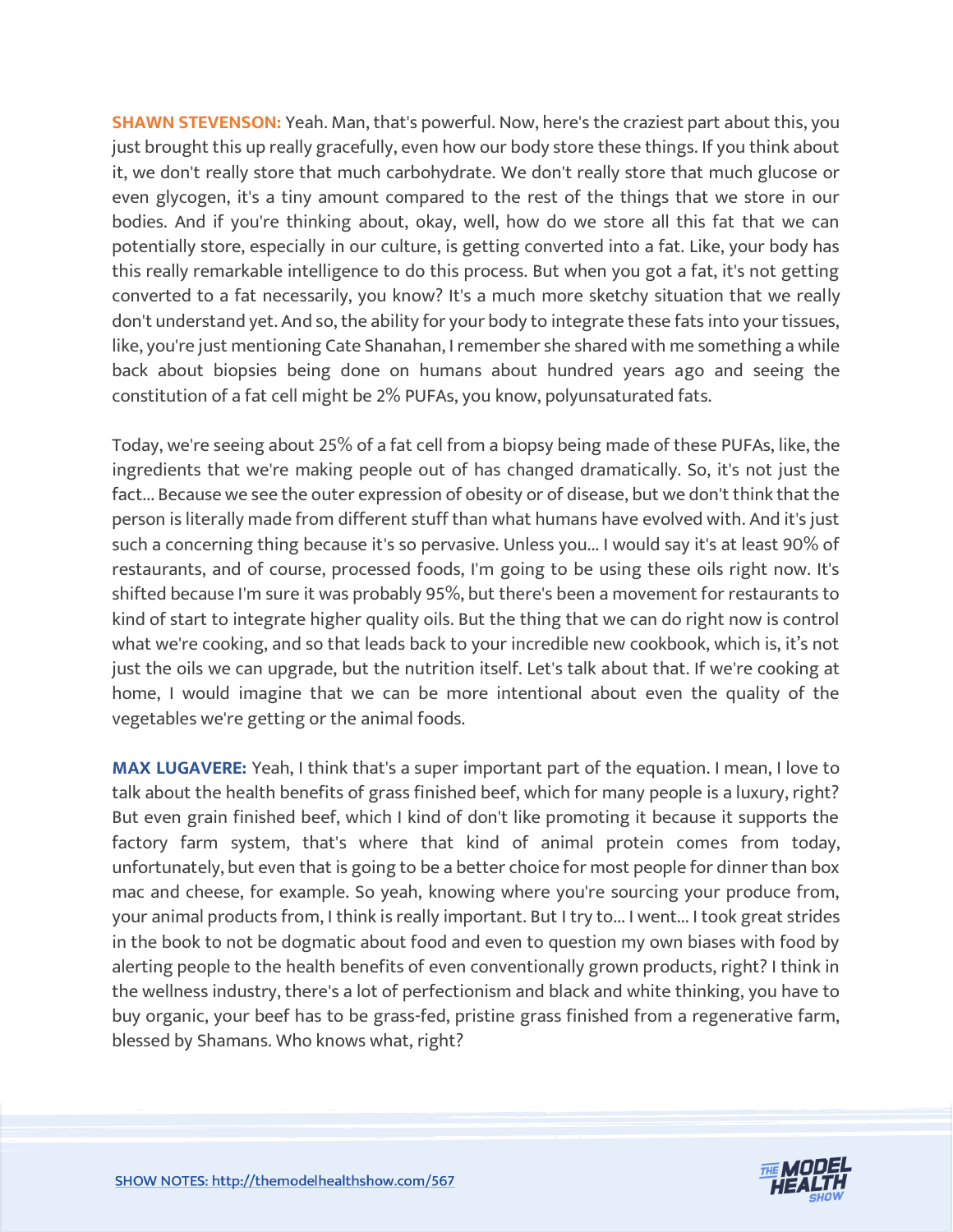So, for me, I have this system in the book, it's like this labeling system that I've devised where I go from good to better to great, and I think that we shouldn't let perfect be the enemy of the good. Even a conventional egg is still a good thing to eat, you know? A conventional egg is still a cognitive multivitamin.

**SHAWN STEVENSON:** Versus a Pop-Tart especially.

**MAX LUGAVERE:** Versus a pop-tart, yeah, yeah. So, it's really important, helping people to identify what are good fats, what are bad fats, or fats that you should do your best to minimize. If they're generally with a food product, if there's an ad on TV for it, you're probably better off avoiding it. With organic, you know, organic is something that gets talked about a lot. And when you look at research, I had to check my own biases. There's not really good evidence that organic produce is more nutritious than conventional produce, there really isn't. I mean, sometimes you see higher levels of certain nutrients, but then you'll see higher levels of other nutrients in conventional. So, it's really hard to say. I personally choose to avoid exposure to synthetic petroleum-based pesticides. So, I buy organic whenever I can, and whenever in particular, I'm eating the skin or the peel of a piece of produce. But if you can't access organic or you can afford it, then don't feel bad about not. And just get... Buy your fruits and vegetables and just rinse them well.

So, sourcing is super important, but if you're not able to source the very best of the best, you shouldn't feel bad about buying and making use of whatever you do have access to. I mean, you can even go to a gas station, and there's this saying, I think Michael Pollan coined it, you don't want to fuel your body and your car in the same place, right? But even in a gas station, you can still buy canned tuna, which is a really great, super high quality protein source. If you happen to find yourself in a food desert and that's the only option, well, it's still a great source of protein and various other micronutrients. So, yeah, I'm... For me it's about making nutrition easy, accessible, approachable, and ultimately achievable.

**SHAWN STEVENSON:** Yeah, I've noticed quite a few gas stations having a little basket of bananas and apples, you know? That...

**MAX LUGAVERE:** Yeah. Usually red delicious apples, which are the worst, but still, I mean...

**SHAWN STEVENSON:** Why is that?

**MAX LUGAVERE:** Well, no, they're the worst from a taste standpoint.

**SHAWN STEVENSON: Oh yeah, okay.** 

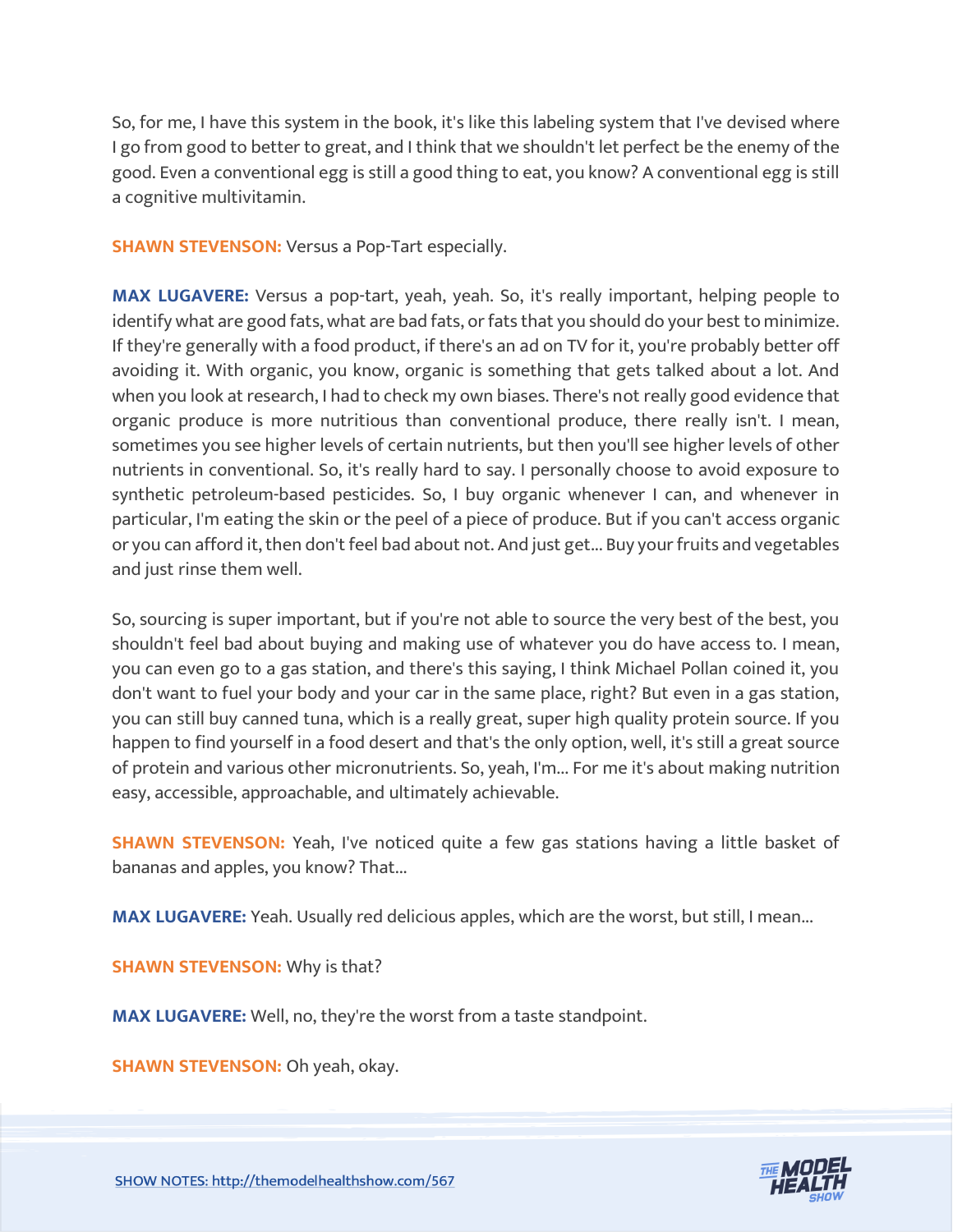**MAX LUGAVERE:** Yeah. I'm an obsessed with Honeycrisp apples. I love them.

**SHAWN STEVENSON:** Yeah, there's so many.

#### **MAX LUGAVERE:** Yeah.

**SHAWN STEVENSON:** There's so many... Same with avocados. People don't realize there's like hundreds of different varieties. I had one guest brought me Johnny... Shout out to Johnny the Juicer, Johnny Juicer. And he brought me this avocado that looked like a papaya, it was so huge.

#### **MAX LUGAVERE:** Wow.

**SHAWN STEVENSON:** And there's different ones that are kind of more buttery or cheesy or oily, just depending on the variety, you know? Again, we tend to see just basically two types in conventional markets here in the United States, but this is speaking to another possibility we have when we are shopping for ourselves is, we can start to seek out more variety as well, which is really cool. Because man, there's so much that we have access to, but it doesn't seem like it when you go to a conventional grocery store, it just is very cookie-cutter things...

#### **MAX LUGAVERE:** Yeah.

**SHAWN STEVENSON:** Which even with this, I want to ask you about, because circling back a little bit, when you mentioned kids having exposure to these abnormal foods, you said mutagenic, right? So, I immediately thought about Ninja Turtle, which is a whole different thing, but potentially transforming the way that our cells... The stuff that they're made of, and also how they function, but in a negative way that can diminish our cognitive ability, but this is happening early on. So, could Alzheimer's and conditions with our brain and the health of our brain, could they be starting really early in life versus what we tend to think is that there's an onset later in life, and then, boom, you have the disease?

**MAX LUGAVERE:** Yeah, that's why nutrition is so important across the age spectrum. I mean, unfortunately now, hypertension is developing in children and adolescents, obesity, rates of childhood obesity are out of control, and we know that conditions like Alzheimer's disease, Parkinson's disease, they begin in the brain decades before the first symptom. I mean, Alzheimer's disease in particular, by the third decade of life, you're already showing signs in the brain, if you're genetically at risk for Alzheimer's disease that are associated with that condition, reduced glucose metabolism in the brain, for example, called hypometabolism. Air pollution is another feature, it's not nutritional related, but they've shown that in children, air pollution, in particular, fine particulate matter, PM 2.5 can actually... These are particles in the air that are not visible to the naked eye but are able to pierce the blood-brain barrier, initiate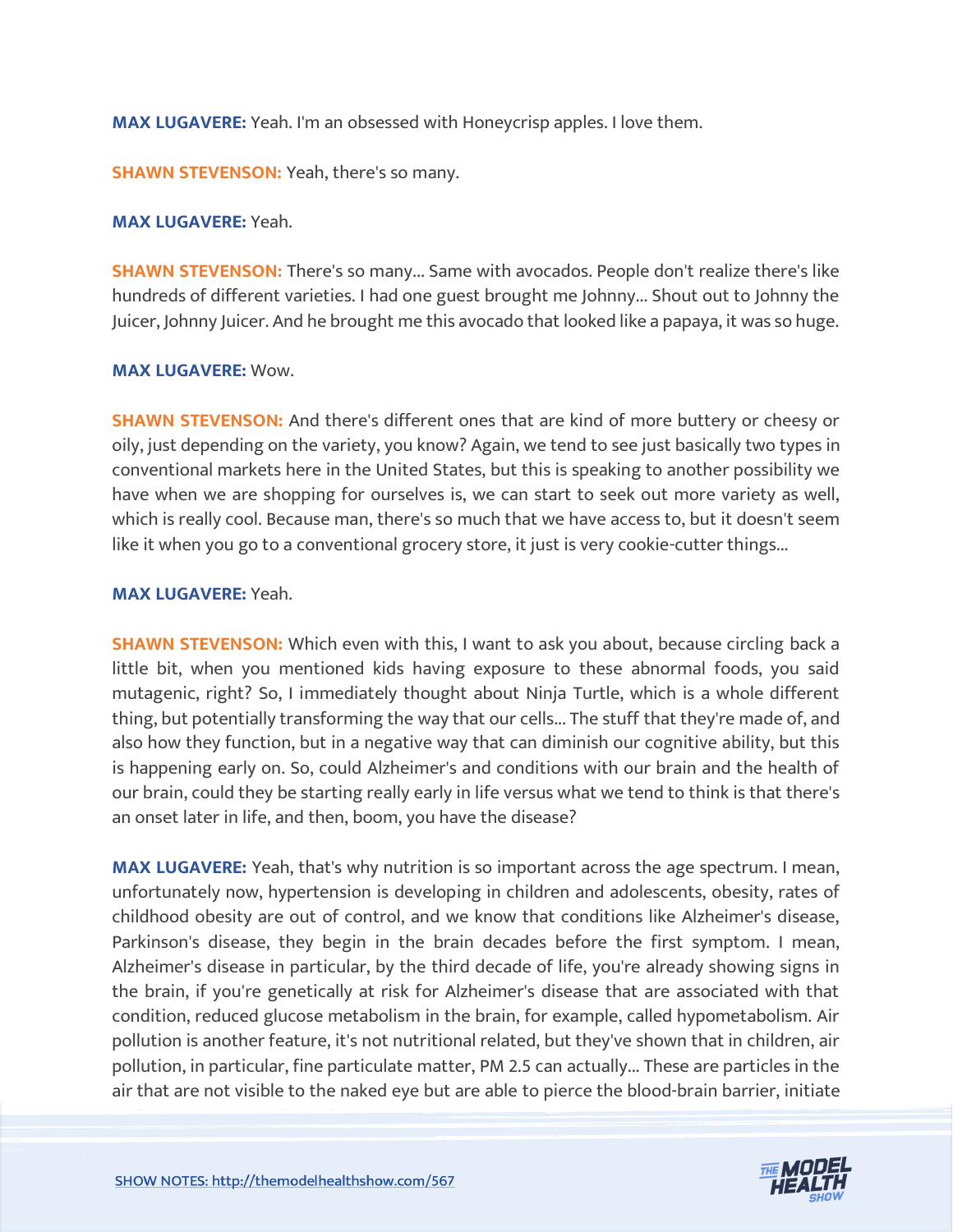inflammation and then cause an aggregation of these plaques like amyloid beta plaque that we associate with Alzheimer's Disease in the brains of 90-something-year-old people.

Like this "old person's" condition, which is really not, but we see this now in younger people that are living in heavily polluted areas. Food plays a major role. I mean, we know that the foods that you eat provide the building blocks that your brain uses to create healthy new brain cells, supple brain cells that have the characteristic of membrane fluidity. So, having brain cell membranes that are fluid is really important when it comes to how your neurons are able to communicate with one another. And fats play a role in that. So, making sure they're eating adequate omega-3 fatty acids every day, but pre-formed Omega-3 fatty acids. This is sort of an inconvenient truth that I think a lot of vegans have to come to terms with, that plant-based forms of Omega-3s are not very bioavailable and the ability of our bodies to convert plantbased forms of Omega-3s to their usable forms in the body, docosahexaenoic acid or DHA and eicosatetraenoic acid or EPA, it's a complex biochemical process utilizing what are called fatty acid desaturase enzymes. It's very... It's not efficient.

And the efficacy of our bodies to do that, to carry on that process differs from person to person, gender to gender, genetic background to genetic background. And so, a plant-based source of omega-3s, you're probably not influencing the amount of DHA that your brain has access to at all. So, we know that we under-consume omega-3 fatty acids, and then going back to the fat issue, when we over-consume grain and seed oils, one of the other problems with them is that they compete for those same enzymes, those same desaturase enzymes. And so, by overconsuming omega-6 dominant fatty acids, we're further handicapping our body's ability to generate omega-3 fatty acids from these plant-based sources. So, we have to continue to eat foods like fish, even though we know that our oceans are becoming increasingly polluted.

Still to this day, the benefits of eating fish outweigh the risks, and it's those Omega-3 fatty acids, DHA fat in particular, that keeps your brain cell membranes nice and supple and fluid, so that the receptors for various neurotransmitters, serotonin involved in having a healthy mood, dopamine involved in feelings of reward, acetylcholine, which is important for learning and memory, receptors for those neurotransmitters have to bob up to the surface of the cell membrane, and they rely on that characteristic, that membrane fluidity in order to do so. On the other hand, it's inflammation that actually make cell membranes more rigid. And inflammation is often brought by overly sedentary lifestyles, exposure to modern toxicants, again, over-consuming these grain and seed oils. It's not that the grain and seed oils are necessary inflammatory in the sense that you consume them, and you're going to see an increase in inflammatory biomarkers, but they provide the precursors for your body's inflammation pathways. So, when you do confront an inflammatory stimulus.

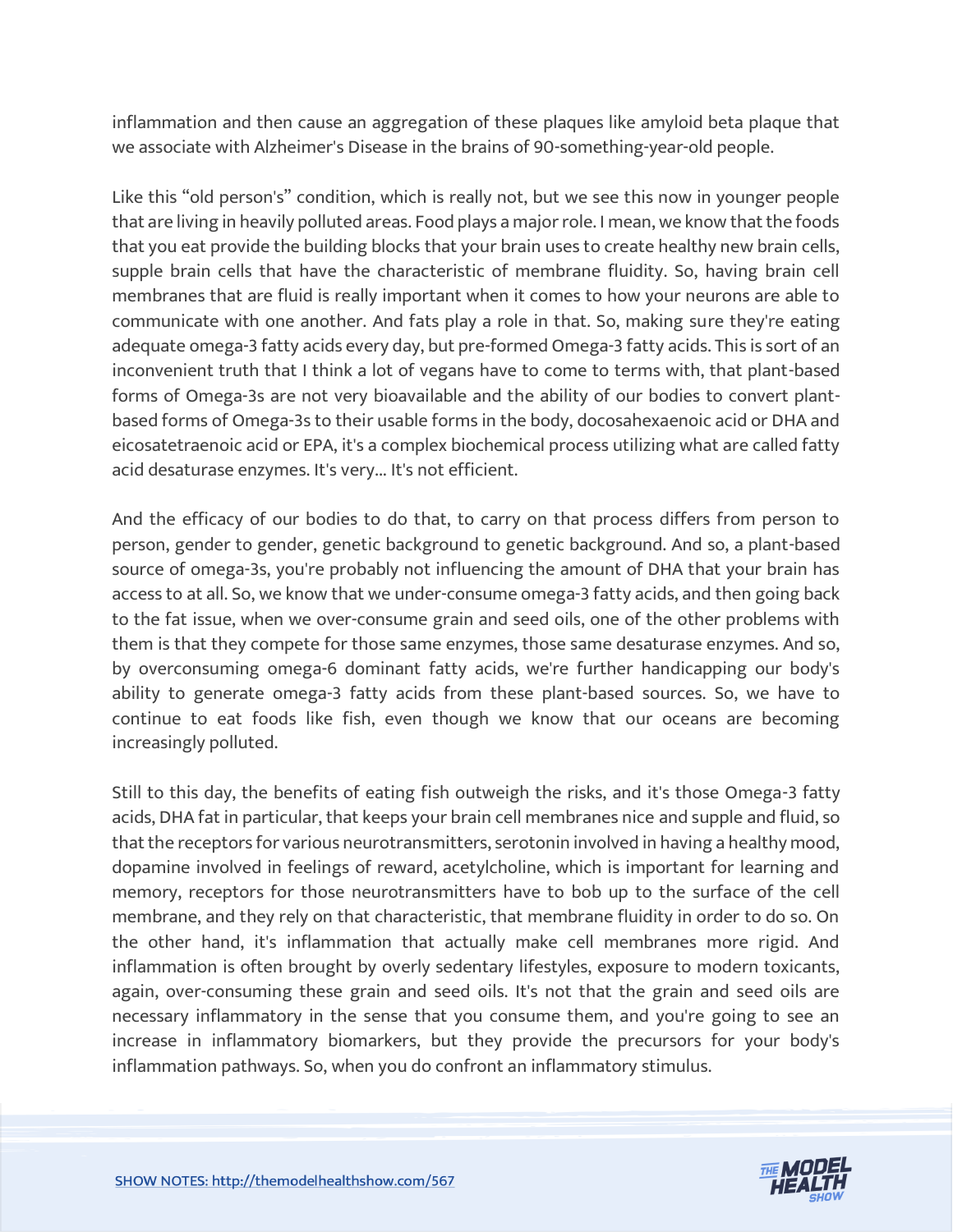It's my hypothesis that you're going to see an over-response and we all are confronted with inflammatory stimuli, whether it's exposure to toxicants or we get injured somehow, or pathogenic threat, what have you, so making sure that we continue to supply our brains with these building blocks from fresh whole food sources or supplements, fish oil, for example, Algae oil, really important. And then also for young people, for older people, you also have to provide your brain with protector molecules, 'cause again, stress is inevitable. Vitamin E is one of the most important, it's a fat-soluble antioxidant, which consumption of foods rich in vitamin E associated with better cognitive aging, reduced risk for cognitive decline, there was even...

I remember when I was really getting deep into this research when my mom was alive, that there was a study that came out that found that high dose vitamin E, about 2,000 international units a day of vitamin E, improved functional capacity in patients with Alzheimer's disease, which is amazing that a vitamin, the humble vitamin E could do something like that, could have such a... Could have such a significant effect, it was a very small study, and it's certainly not a cure, but we know that fat-soluble antioxidant is crucially important to having a wellperforming brain, carotenoids, plant pigments like lutein and zeaxanthin also crucially important. There was a study that showed... It was a University of Georgia study that found that college students, young healthy college students, saw a 20% improvement in their visual processing speed when they took lutein and zeaxanthin supplements, which you can easily find in dark leafy greens like Kale is an amazing source of lutein and zeaxanthin, egg yolks, avocados. So, these are all the foods that I call genius foods. I call them genius foods for a reason, because I truly believe that genius isn't something that is... You're not born being a genius, you build genius, and I think that eating the right foods can play a role in that, certainly.

**SHAWN STEVENSON:** That's powerful, man. To parallel that, I believe everybody has genius capacity, and this even speaks to our system of education is very one-size-fits-all vanilla, and people might have a genius in being able to understand the structure of conventional education, rote memorization, following the rules, that kind of thing, but there are infinite expressions and an array of different types of genius, and so unlocking that is a super passion. This book, again, we've got Genius Kitchen and... First of all, it's beautiful. I was telling you before we got started, you're just on here, handsome AF, you're the Fabio of nutrition books now just... It's such a beautiful book as well, the food looks amazing, and I want to dig in more because it's called Genius Kitchen, and you mentioned here, we got fish is one of those foods that is really important for cognitive health. I want to talk a little more about that because tapping into our genius collectively, we've got to have a healthy brain, so can we dive in a little bit more specific on... You mentioned fish is one of those particular foods for DHA and EPA and the importance of this, but are there any specifics with the type of fish or anything we should pay attention to?

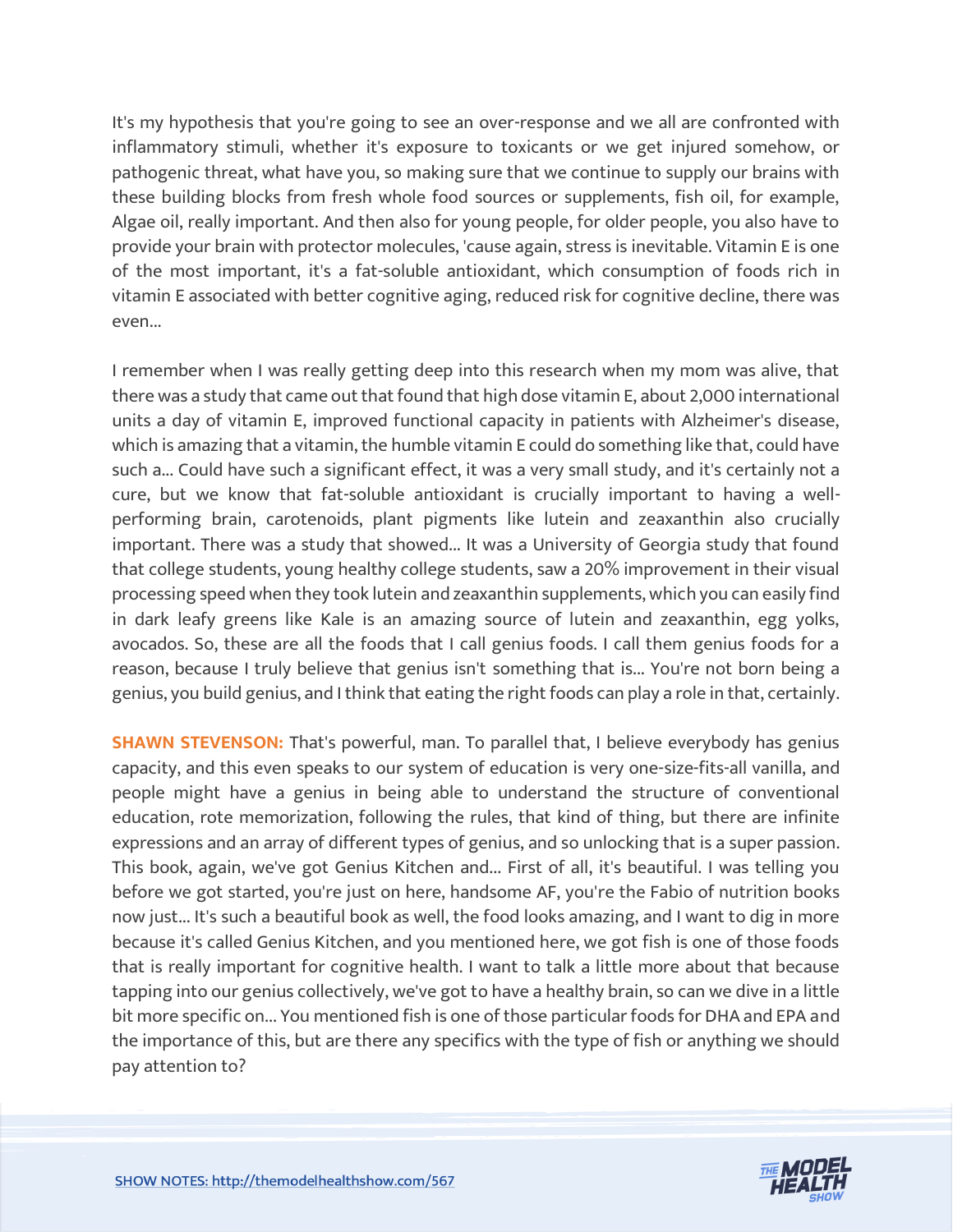**MAX LUGAVERE:** Yeah, fatty fish is ideal because it's those fats... I'll tell you why the fat of fish is so precious, it's because fish inhabit cold waters, so cold-water fish is really what we want to consume, and what happens to animal fats at cold temperatures? They become really rigid. Like if you've ever refrigerated a steak, the fat in a steak is predominantly saturated in nature. And we're made of the same stuff, right? So animal fat... Mammal fat for the most part, when cold, it gets very rigid, so that wouldn't do for a fish, a fish has to stay limber and flexible at really cold temperatures, and so fish fats are predominantly polyunsaturated and monounsaturated, but it's those delicate polyunsaturated fats that help keep a fish really, really flexible and fluid, and it's that same quality that polyunsaturated fats give to your brain, keeping your brain cell membranes nice and fluid and flexible, and so that's why there's this interesting relationship that our brains have with fish fat, that's why fish oil is so important, and the fish that are most abundant with that kind of fat, in particular DHA fat, which is one of the most important structural building blocks of the brain is salmon...

It's a fatty fish. King salmon is the fattiest fish, and it's generally wild, so that's the type of salmon that I would look out for, but it can be a little bit more expensive. Sockeye is a much more economical, wild salmon, and it's very rich and it's in this red color, so while it's not as fatty as king salmon, it's a much better source of a unique Marine carotenoid called Astaxanthin, which is abundant in Sockeye salmon... Which gives Sockeye salmon that characteristic rich red color. A little more gamey as far as fish goes, 'cause it's leaner, but Astaxanthin is a very powerful antioxidant that improves your skin quality, it's powerfully protective to eye health as well as brain health, and it's actually one of the supplements that I've been taking for 15 years, even before I got started doing what it is that I'm currently doing, Astaxanthin was one of those, I just went down a research rabbit hole and the benefits of it, were so impressive to me. And it's one of the reasons why wild salmon is so, so great for you.

If you don't like Salmon or you for whatever reason don't have access to it, Sardines are another great source of pre-formed omega-3 fats, they're also low on the food chain, so very low exposure to Mercury. Salmon is also a pretty low mercury food, but Sardines are great, they're a sustainable fish. They're just, they're plentiful, they're tiny. When they have bones in them, that actually is a great source of calcium, also selenium, which is a powerful brain antioxidant, also important for thyroid production, a viable source of Vitamin D. So, Sardines are great.

**SHAWN STEVENSON:** And I would imagine we want them packaged in a good oil or in water.

**MAX LUGAVERE:** I'm glad you brought that up, so... Yeah, unfortunately, you'll still find a lot of sardines that come with these really unhealthy oils, like soybean oil and the like, and so you want to make sure that your sardines, if you're buying canned fish... Or any kind of canned fish, comes either in water or extra virgin olive oil. Sometimes you can find Sardines in Marinara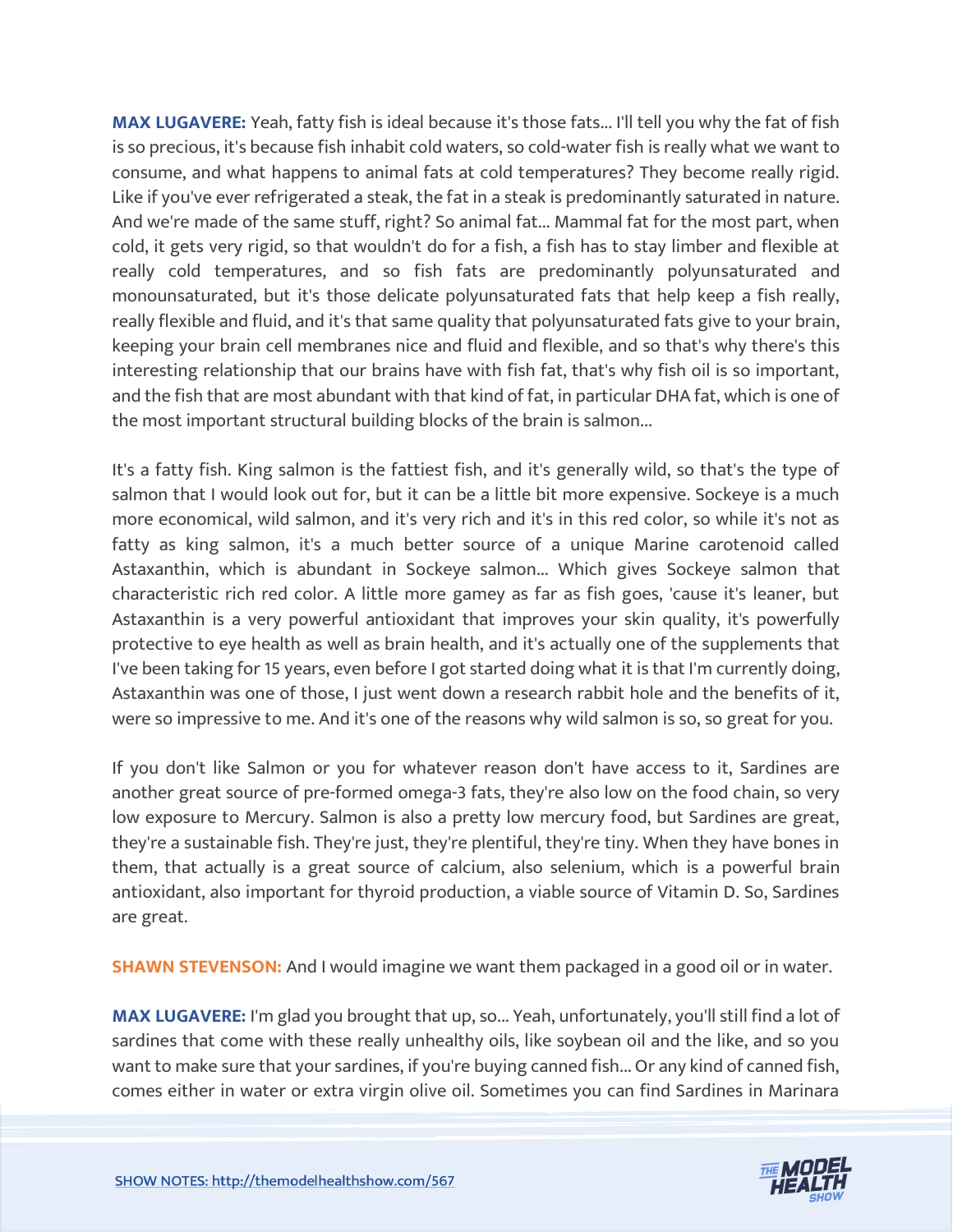sauce, which is actually pretty good. So, Sardines are great, but at the end of the day, observationally, people that eat fish seem to have better health and the fish that most Americans are eating is not... Again, it's not pristinely sourced and what have you, so just eat fish at the end of the day, I think is the proper take home here, it's so beneficial. It's a great source of high-quality protein. Women who eat more fish, their offspring come out with stronger cognitive abilities...

**SHAWN STEVENSON:** This is well documented, it's so nuts when you think about that, because a baby is going to just siphon DHA and EPA, whatever the mom has available, and if you could provide more, it's just so nourishing for the developing brain for sure.

**MAX LUGAVERE:** Yeah, it's awesome. And most of the fish now that we get come from sustainable fisheries, like there is the question of sustainability, which I know comes up. We've had to scale our food production to support a growing population dramatically over the past 100 years. So, mistakes have been made. None of the systems that we currently have in place are perfect, but they're getting better all the time, and I think when you buy from reputable supermarkets, that helps to support these... The progress on that front.

**SHAWN STEVENSON:** Yeah, super powerful stuff. Got a quick break coming up, we'll be right back.

Mental performance is more important than ever, and there are specific foods that are proven to enhance our cognitive abilities, like few things can. A study published in Advanced Biomedical Research found that royal jelly has the potential to improve spatial learning, attention and enhance our memory, and to add to that, it was found to be anti-microbial, antitumor and anti-inflammatory. One of the biggest issues we're facing with cognitive decline, with diminishing brain health is neuro inflammation, specifically hypothalamic inflammation, with our hypothalamus being a master regulator of our endocrine system and our nervous system. And addressing this helps not just our brain work better, but our body working better as well. Royal jelly has also been found to facilitate the differentiation of all different types of brain cells, and to top it off, researchers in Japan discovered that Royal jelly has the power to stimulate neurogenesis in the hippocampus, this is the memory center of the brain, very few things ever discovered have been found to be able to do this, this is the power of royal jelly. Royal jelly has been prized for centuries for all of its metabolic and cognitive benefits, but this is just one of the most remarkable super foods for the brain.

Another one of my favorite things is Bacopa. A randomized double-blind placebo-controlled human trial, the gold standard of clinical testing published in 2016 found that after just six weeks of use, Bacopa significantly improved speed of visual information processing, learning

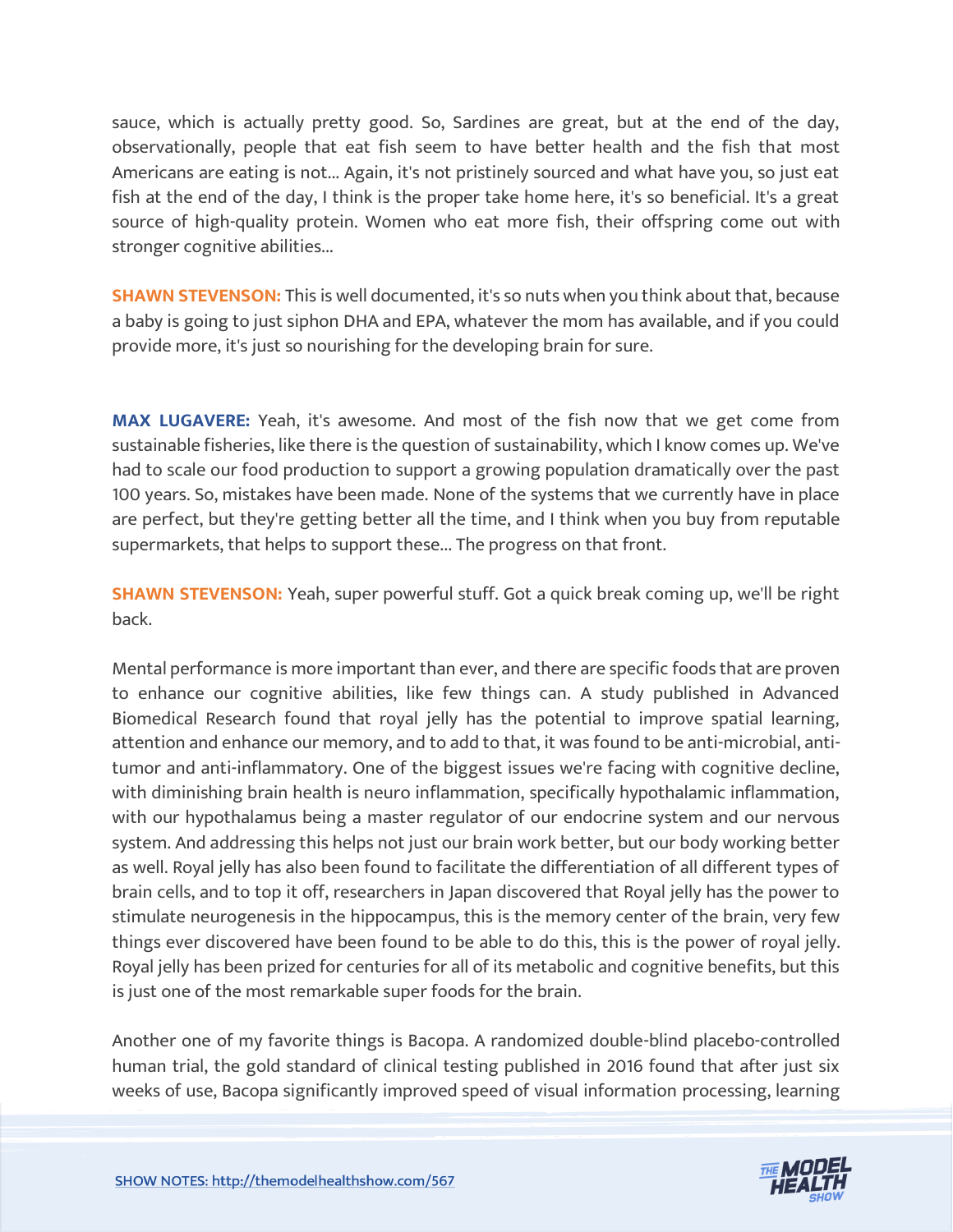rate, memory consolidation and even decreased anxiety in study participants. Now, I've got both of these powerful super foods together, in one of my all-time favorite nootropic, and it's called B.Smart from the incredible folks at Beekeeper's Naturals. They're dedicated to sustainable beekeeping, that's where this amazing royal jelly comes from, to deliver the cleanest most bio-available forms of bee products, and they're committed to third-party testing for over 70 pesticide residues commonly found in bee products, with some of the most pervasive offenders being things like DDT, that's again, commonly found in bee products. They also test for a wide variety of other things commonly found in bee products that a lot of folks don't know about, like heavy metals like arsenic and lead, and also testing for E. Coli and salmonella and things that you do not want coming through with the incredible bee products that we're trying to get and get the value from. We don't want toxins and poisons coming along with those things, so I'm a huge fan of Beekeeper's Naturals and my favorite thing...

My favorite nootropic is B.Smart from Beekeeper's Naturals. Go to beekeepersnaturals.com for 15% off, the B.Smart and all of their other incredible products. You've got to check out their Superfood Honey as well. It's amazing. Go to B-E-E-K-E-E-P-E-R-S-naturals.com/model and you're going to get 15% off all of their incredible products. B.Smart is a must-have for mental performance. Pop over there, check 'em out, beekeepersnaturals.com/model. Now, back to the show.

So, we've got fish, specifically fatty fish, and I would imagine you've got a good fish recipe or two in the book for everybody, which again, just even looking through the pages, you start to get a little bit hungry. So, we got fatty fish as being one of these really important foods for our brain health and cognitive function. So, you mentioned vitamin E as well, a little bit. What foods can we find a good source of Vitamin E?

**MAX LUGAVERE:** Great question. Vitamin E is really important. You can find it in almonds... Any time you find... Actually, any time you find polyunsaturated fats in nature, because they're so delicate and damage-prone, you find vitamin E. So, any food that has polyunsaturated fats typically is going to naturally also contain vitamin E, which is actually... Vitamin E is kind of a misnomer. It's a squad of about 8 protector molecules that... You've got alpha-tocopherol, gamma-tocopherol, there are, I believe, six others, but yeah, avocados are a great source. Grass-fed beef is a good source of vitamin E and in grass-finished beef you get three times the vitamin E as compared to grain-fed beef.

I believe egg yolks are a decent source of vitamin E, wild fatty fish. It is a pretty abundant antioxidant in nature, although still today, I believe, 90% of people don't consume the daily recommended amount of vitamin E, unfortunately, because we're not eating whole foods anymore, we're eating ultra-processed packaged foods, so... Yeah, so I go into all that. Actually... In the book, I break apart each food component, I talk about dairy, I talk about salt. Actually,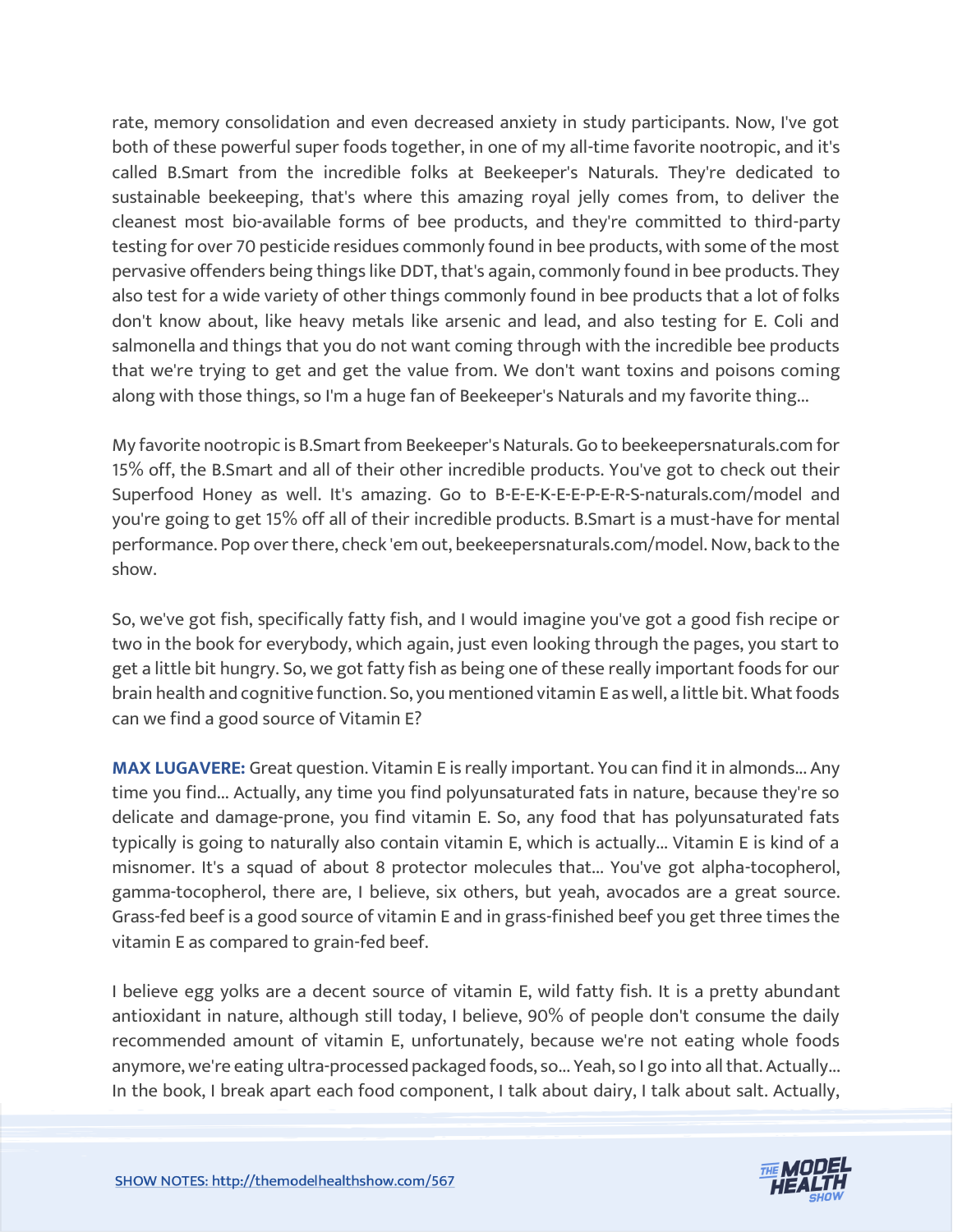dairy is an area where my views have kind of evolved over time, I don't know, are you a dairy fan?

**SHAWN STEVENSON:** Sounds a little bit like an oxymoron... Again, my views have evolved. But for me, it's just looking at, humans have been consuming dairy for, again, thousands of years, not typically from cow, but it could be goat, sheep, people out here milking camels for centuries, but I think it really boils down to where it's coming from, and your unique microbial health and just your genetics, how it's lining up with those things. I think that for most folks, they can do well with a little bit of dairy, but it's been so vilified that it's kind of a sketchy situation to even talk about, because it can be so damaging as well on the other side, it could be something that is definitely driving allergic conditions.

And I'll tell you this, true story, I completely transformed my health, age of 22, going from this vance-degenerative spinal condition when I was 20 and I was looking and feeling good, but I still had these allergies, like seasonal allergies would get really bad, hay fever. I had a history of asthma when I was a kid, I would be hospitalized occasionally with asthma, and when I stopped eating dairy, when I pulled that out of my diet because I was trying to upgrade the dairy that I was getting, I was getting organic dairy, but I constantly had a mucus-y thing going on as well, and spitting, this is so crazy and my wife, we were together at the time, was just like, how did you deal with me kind of just having that little thing, but anyway, so I pulled dairy out of my diet and I haven't had an issue since.

No allergies, no asthmatic symptoms. And it's been years and years and years have gone by. But here's the thing, I can have a little bit of certain types of dairy but if I teeter a little bit too far, I start to get a little bit of... A little something going on. So, my body is more sensitive to it, but because I'm overall healthier, I think that ultimately, it's still it's the stuff we're making our system out of the health of your microbiome, so that was like a loaded question, loaded answer for me, but you just said your views have evolved as well, so let's talk about that.

**MAX LUGAVERE:** Yeah, I've become a bigger fan of dairy fat, I've been a fan of dairy protein for a long time because from a biological value standpoint, dairy protein is pristine, it consistently ranks among the top-quality protein, highly digestible, found in nature. I've been a user of Whey protein isolate for some time, which actually, even for people who are dairy sensitive, Whey protein is usually pretty well tolerated because... Especially When protein isolate, because it's largely free of any lactose and Casein, Casein is the other type of dairy protein that's usually skimmed off with the production of Whey protein, but dairy fat is a really interesting... I've become really interested in dairy fat lately, and I've started putting heavy cream in my coffee because... You got to think, what is the purpose of dairy? It's to grow an animal. In the context of a cow, it's to grow a calf into a cow, but in particular what is the organ that's under the most rapid growth and development? It's the brain.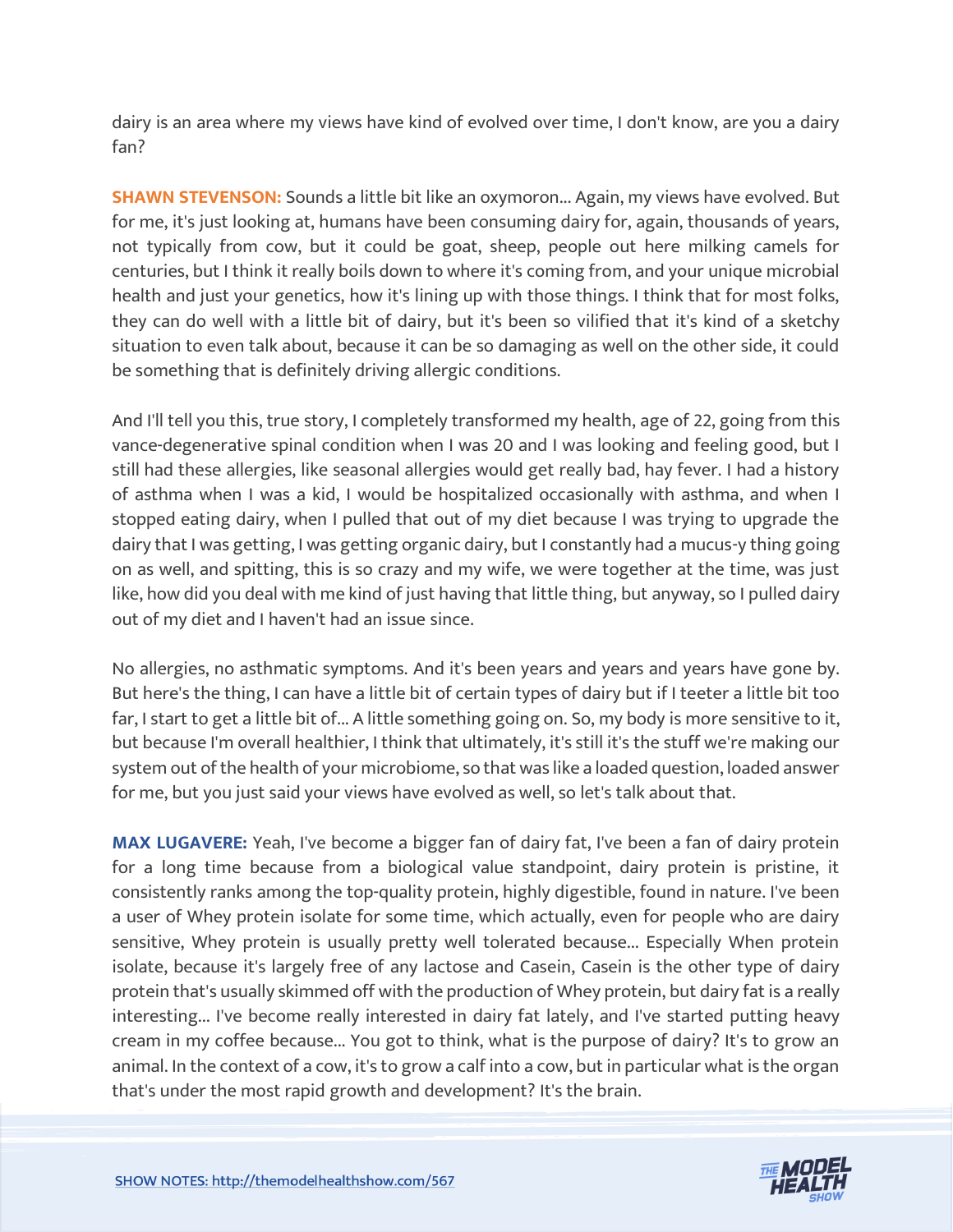So if you actually look at dairy fat has in it, it's got some really interesting brain protective molecules that I think, I don't know, may potentially play a role in helping us procure better brain health, in particular in dairy fat, dairy triglycerides are encapsulated by what's called Milk Fat globule membrane, and Milk fat globule membrane is basically like a bubble that encapsulates these fats to make the fat soluble in water, 'cause dairy is this natural, beautiful emulsion of oil and water, is essentially what it is, but the fats stay solute in the water due to this membrane called Milk fat globule membrane and Milk fat globule membrane is literally composed of phosphatidylcholine, various protein phospholipids, but one of them is phosphatidylcholine, which we know is a really important building block for brain cell membranes as part of the phospholipid bilayer.

So, phosphatidylcholine plays an important role there. It's also a source of a compound called sphingomyelin, which is an important component of myelin, which is the insulation of our... It's the myelin sheath, it insulates our neurons and it's degraded in conditions like multiple sclerosis, so there have actually been studies that have shown that feeding infants Milk Fat globule membrane leads to a significant improvement in cognitive function when compared to not feeding them Milk Fat globule membrane at all. It's a natural component of milk, so it's in human milk, it's in bovine milk, obviously, so I think it's potentially really good from a brain health standpoint if you can tolerate dairy, and I'll admit that 75% of the global adult population is lactose intolerant, but if you can tolerate dairy fat... Heavy cream is an example of a dairy fat that has virtually no lactose or casein in it, so very well tolerated, even butter, but butter is different in that the churning of cream, which is how butter is made, disrupts Milk Fat globule membrane, so there's no Milk Fat globule membrane in butter. And that's actually why we see that butter can cause an increase in LDL, so butter actually is processed by our body differently than cream, even though they both start out as the same base ingredient.

Butter has a characteristic that makes it potentially more atherogenic, whereas this Milk fat globule membrane protects the fatty acids, and it seems that we digest them differently than we do butter, and we're still trying to figure out why, but.

That explains why we have this paradoxical finding with relation to dairy fat that people who consume full fat dairy seem to be protected against cardiovascular disease, as opposed to low fat and fat-free dairy, right.

Because the past few decades, we've been told over and over again, saturated fat clogs our arteries, it's not good for our cardiovascular health, right. And it's true to some degree that saturated fats do cause your LDL levels to go up, but that's not the case with dairy fat, with the exception of butter. So yeah, so I've been sort of like... That's why I started putting heavy cream in my coffee now instead of butter, which I was doing for a little bit, and... Yeah, and I also...

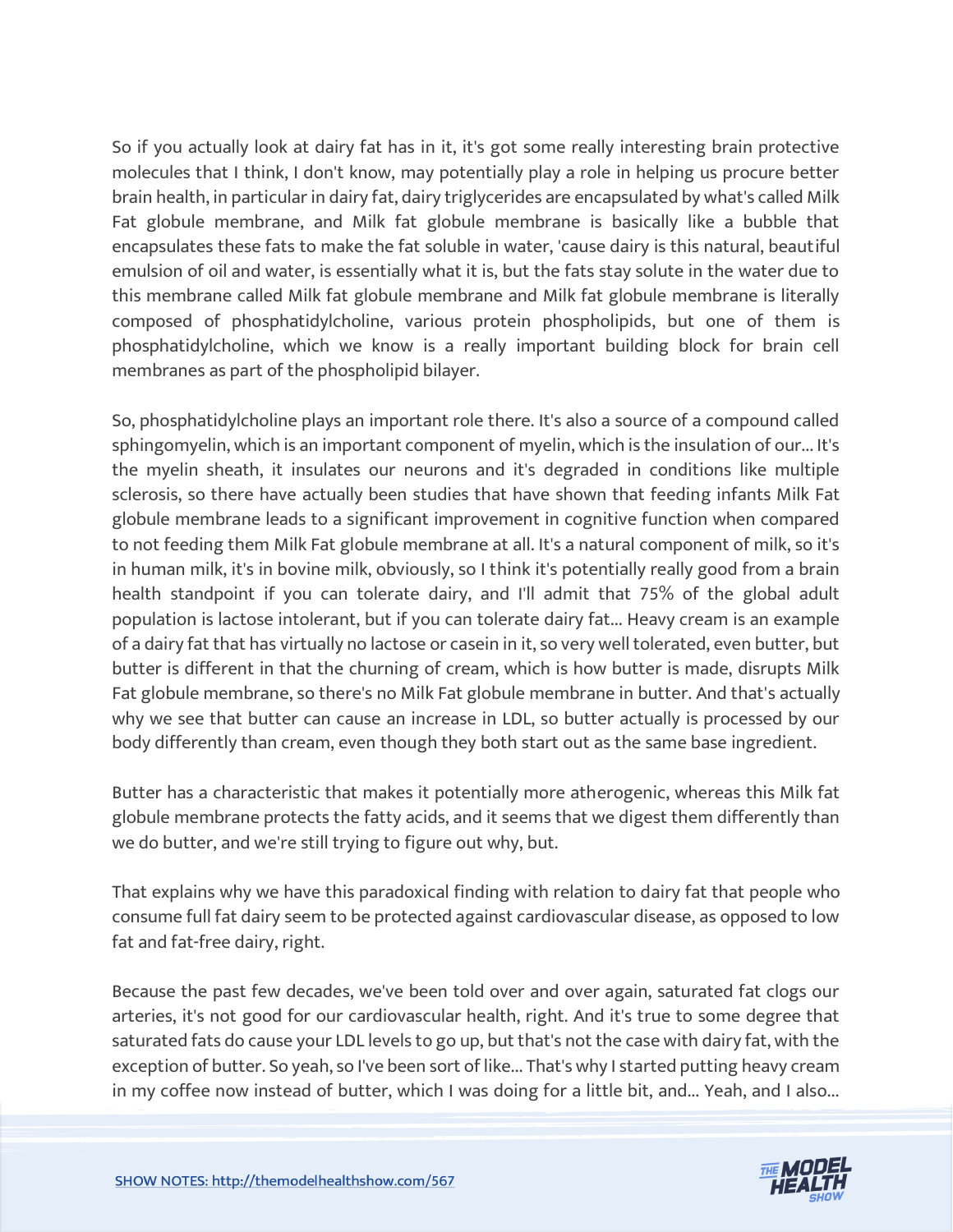'cause I go down these rabbit holes like you do, Shawn, I couldn't stop. Once I was making all these discoveries, I wanted to see if there was any relationship between dairy consumption and reduced risk of cognitive decline, 'cause that's my passion.

I have a familial risk factor for dementia, 'cause of my mother, and there was this paper that was... It was... It wasn't the highest quality paper, but it was published by this researcher who's work I've been following for a while, this guy Oriel Willett has published a lot in the past about the relationship the nutrition has to brain health, and he found it was a food frequency questionnaire study, that associated various components of subject dietary patterns with their brain health over a period of time, and they found that among all dietary components, dairy seemed to be the most... Dairy consumption seemed to be the most protective against cognitive decline. I wouldn't place money on that yet, more research needs to be done, but yeah, very interesting stuff.

**SHAWN STEVENSON:** Yeah, we've got to maintain an open mind with these things because again, your thoughts about it have evolved, so have mine and basing it more experientially, of course what feels good for you, and also paying attention to what the real data says, and not just say, certain vanilla flavor of data, this is how it is. Whenever somebody says that This is the end all be all, that's when you need to have a big red flag popping up, and even with... If we're thinking about the allergenic factor for the dairy, it might be for folks, you mentioned having the ability to break down the sugar, lactose intolerant, lactase enzyme, it's the carbohydrate fraction. What about the protein fraction? Maybe that's okay. What about the fat fraction? Maybe that's okay. But also, we've got to keep in mind too, humans are Milk drinking creatures like that's who our first food is milk, and so of course, the thought would come up, the argument would come up where humans are the only animal that drink milk from other animals. Have you ever said have some milk for a kitty? 'Cause guess what? That cat's going to be all over it.

Same thing with the dog. I just saw a video the other day, it was the dog was getting a bowl of milk and then the cat just basically start giving the dog the skibbity paps, being able to... Cats have them hands, man, do you have a cat?

**MAX LUGAVERE:** I have a cat.

**SHAWN STEVENSON:** You're a cat guy.

**MAX LUGAVERE:** I'm a cat... Yeah, that's what I never would have thought, but yeah, no, she's like a dog cat though. She's very, very personable. Cats can be weird, but you know... She's cute. Shout out to Delilah, the cat.

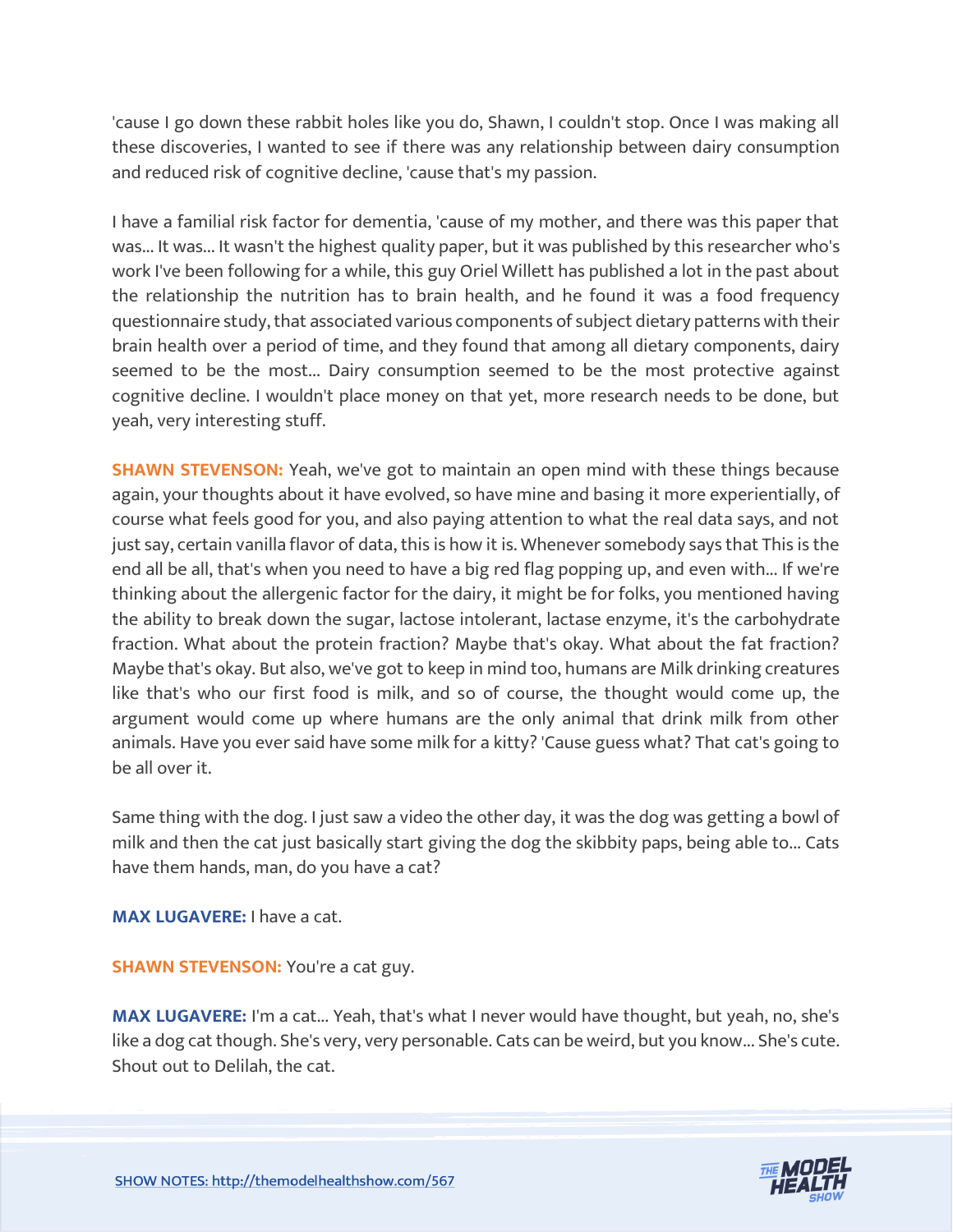**SHAWN STEVENSON:** Delilah. Hello, Delilah.

**MAX LUGAVERE:** But dude, also like what... Almond milk is natural?

**SHAWN STEVENSON:** Wish I bought it.

**MAX LUGAVERE:** Dairy milk but almond milk comes from...

**SHAWN STEVENSON:** Yeah, I've never seen an indigenous culture stroking the teat of an almond.

**MAX LUGAVERE:** There you go.

**SHAWN STEVENSON:** Out there, but again, it's something we can do and we can potentially find some value in, but we've got to understand these are all new things, we're all trying to figure it out, and so also, if you think about the paradigm with these things, we're still trying to copy milk, that's the thing, it's just like, if you don't think that milk is okay for humans, don't try and get your copycat version of the thing because you still want the real thing, but then we get in the conversation too, like why are we so attracted to these things, casomorphins, for example, these compounds that tend to fit into receptor sites that make us like this stuff, especially when it's processed into things like cheeses. For most folks, I think it's the cheeses that can be a little bit more like, I'm not giving up my cheese, cheese and ice cream and things like that, but again, we got to put this stuff in a context, what feels good for you, and not to judge other people. Because if it works for them, it works for them.

And I love this about... Our message has a mutual congruency there, and it's just being more inclusive with these things, so we've got fatty fish, we've got vitamin E-rich foods, we've got dairy coming in with the surprising pick... Let's cover another... What's another great food for our cognitive health that you have a recipe for in the book?

**MAX LUGAVERE:** Man, another... Well, I'm a big fan of... One of my favorite recipes, it's actually a berry recipe, I'm a huge fan of blueberries, brain berries. Research shows there was a study, the Nurses' Health Study, that provided all this data that's been mined in a million different ways, but we've seen that people who consume about a serving, two servings a week of berries, whether they're blueberries or strawberries, have brains that are younger by about two and a half years, and we know that berries are a low sugar fruit, but in particular, blueberries provide anthocyanins, which are the pigments that have actually been shown to accumulate in the memory center of the brain and act as Protector molecule, so the memory center of the brain, the hippocampus, is the first structure to be affected by Alzheimer's disease, it's how we process and store our memories, and blueberries seem to provide this compound...

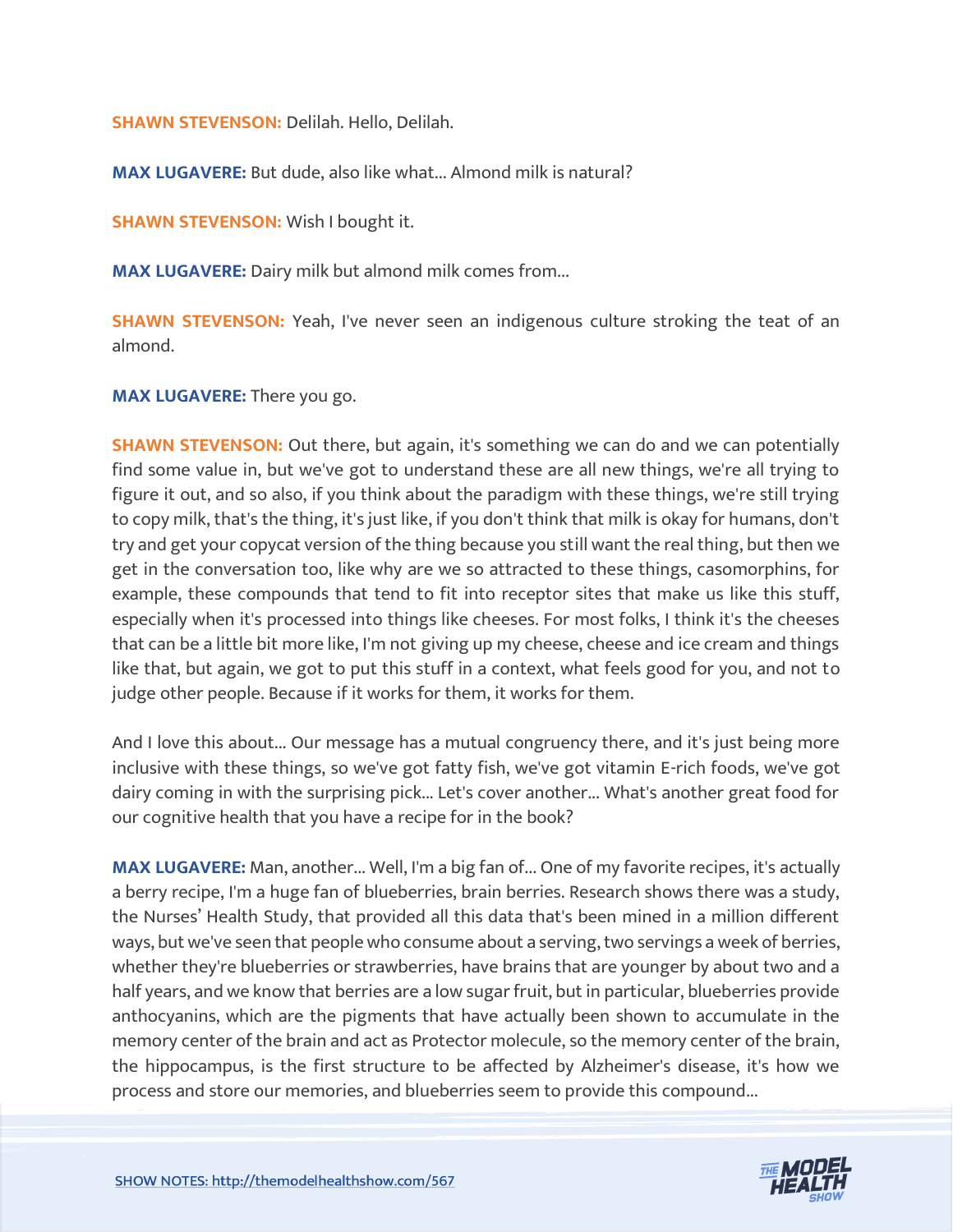The anthocyanin complex that is very protective, seemingly of that structure, there have also been a number of clinical trials, small admittedly, but that have shown that blueberry extract can improve cognitive function in people... One of my friends, Robert Krikorian is a researcher who's published on some of that work, and so I have a recipe in the book that combines blueberries with another genius food, dark chocolate, and I show people how to create this fresh blueberry, these dark chocolate-covered fresh blueberries that combines both, these are bomb, kids love them, by the way. So, all you do is you melt down a bar of chocolate, you throw in a little bit of coconut oil to help emulsify the chocolate.

You get some fresh blueberries, rinse them off a little bit, dry them, throw them in the pot. Not at a... You don't want to cook the blueberries, so you want to make sure that the temperature is just low enough to melt the dark chocolate. And you cover the blueberries entirely in the chocolate, you put them out on a baking sheet with parchment paper, and then you sprinkle a little bit of a flake salt on top. You throw them in the fridge, and after the chocolate has reconstituted, solidified, you get this incredible chocolate candy shell encapsulating these amazing blueberries that explode in your mouth when you eat them with this little hit of sea salt on top.

And chocolate is amazing because it's rich in compounds called flavanols, a good source of magnesium, which we know half the population doesn't consume adequate amounts of. It's been shown to support cognitive health. Regular chocolate consumers have better memory function and so, yeah, so it brings those two together. And then you throw a little bit of sea salt on top which is like the icing on the cake, so to speak, but salt is another one of these really important nutrients that has been demonized over the past couple of decades. We're even told to avoid it, that eating too much is bad for our blood pressure. Ironically, the number one source of dietary sodium in the American diet are bread and rolls.

When was the last time you heard a dietitian say, "Avoid bread and rolls,"? Usually they'll say, "Don't salt your food," but only 11% of the salt that your average American ingests comes from their saltshaker or the salt that they add to their recipe. So, for me, it's really important to actually welcome salt back to the table, and whenever you have sweet in a recipe, you have to have a little bit of salt, it just makes the sweetness pop. So that's one of my favorite recipes. It's one of the easiest recipes in the book, kids love it, it's addictive.

**SHAWN STEVENSON:** Awesome man. We talked about some of the nutritional upgrades that we get when we prepare food like this, and we talked about an upgrade with the oils, obviously. We talked about an upgrade of ingredients, but if you could, let's talk about the upgrade in a skill set that can actually help us to survive, because again, cooking and spending time preparing food, putting our stuff together has been slowly disintegrating in our culture,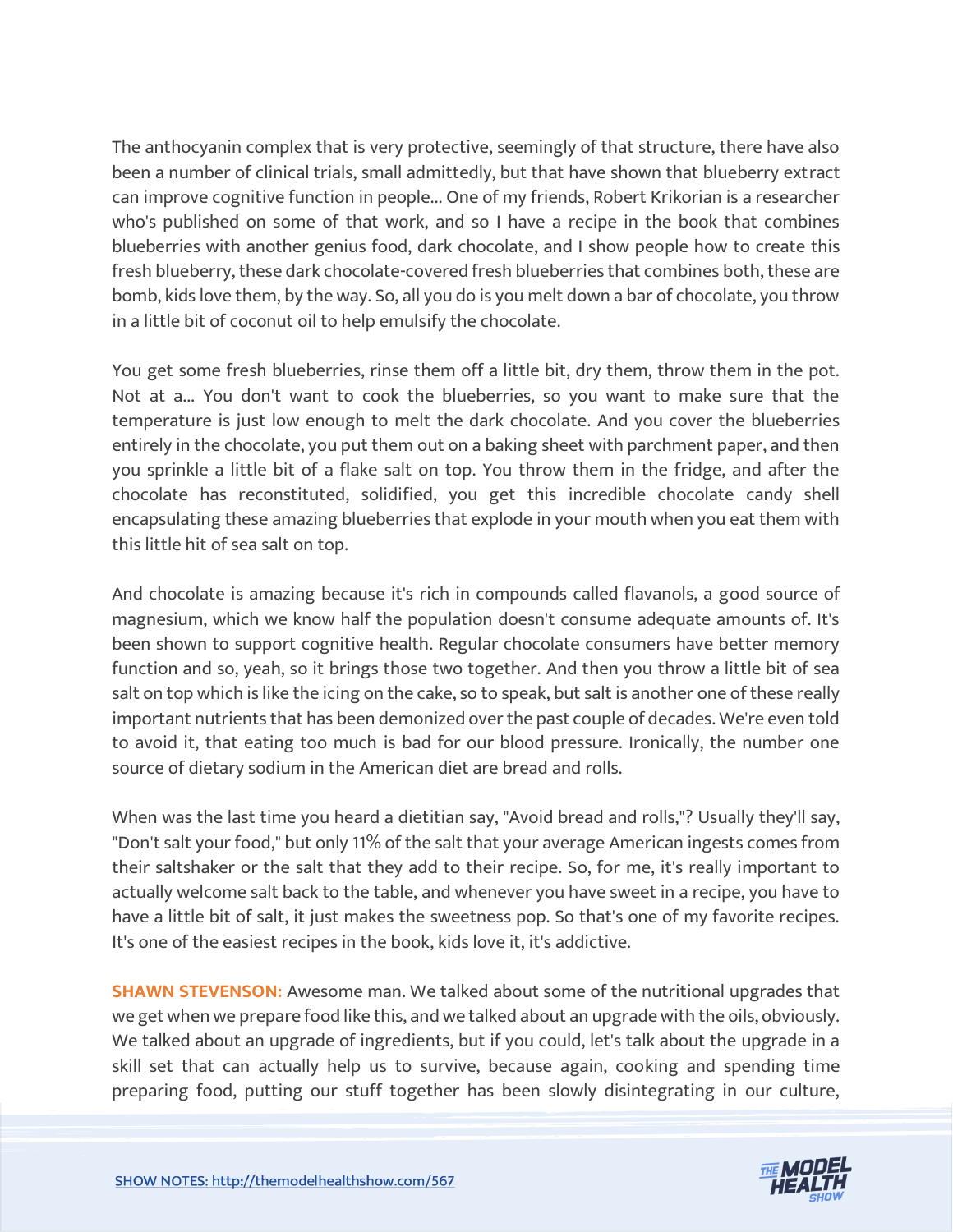especially here in the United States. So, what made you want to write a cookbook right now, and has this rekindled the relationship for you with spending more time preparing food?

**MAX LUGAVERE:** Such a good question. Yeah, I mean, it's such a powerful leverage point, and knowing how to cook, I think it's... I mean, we talked about the health benefits of knowing how to cook, but also knowing how to cook is a great way to economize, it's a great way to spend less money on healthy food and really, I mean, get in the best shape of your life in the process. With cooking, you can... When you know how to cook, you know... You have the know how to buy more economical cuts of meat, for example, and make them delicious.

So, I love to give the example of cooked chicken drumstick. I don't know how many times I've gone even to a restaurant, and I've bitten into like a chicken leg or chicken thigh or what have you, and it's just undercooked, like, I mean, it might be cooked to the point of Food Safety, but you still have collagenous tissue, connective tissue, tendons. You need to cook meat low and slow in order for collagen to break down into gelatin, that's how the best briskets in the world are made, that's how ribs are made, some of my favorite foods. And people need to know that parts of the animal that are closest to the joint contain collagen, right, and it's those parts of the animal they contain... That contain four times the collagen of white meat breast... Chicken breast, for example.

And so, you need to cook these items low and slow, and that's where you can really start to not only reap the benefits of ingesting more collagen, which is good for your... Provides the backbone molecules that your own body will then reassemble into the collagen that forms your hair skin and nails, teeth, bones, keeps your arteries elastic, right? So dietary collagen I think is actually worthwhile to seek out, but you have to know how to cook it well, and that allows you to then buy cheaper animal parts and make the most of them, like chicken breasts are great, but there... It's just protein, there's very little... Aside from the protein, there's very little nutrient density.

Whereas chicken dark meat, you know you've got that collagen, it's a good source of vitamin K-2. You can buy the whole chicken, which is the cheapest way to purchase chicken, or you can purchase the legs by themselves, and they're always going to be cheaper than buying the chicken breast. You can also... When it comes to red meat, you can buy cheaper cuts of the cow, and cheaper cuts of the cow, typically why they're cheaper, they're less desired because they tend to be tougher, but what do you think brisket is? It's just one of these cuts that really benefits from low and slow cooking.

So, I think that's one of the cooking tips that I offer in the book is like, people really need to know... People really need to slow down when it comes to not just cooking, but also eating. But cooking in particular is... Yeah, I mean, it... There is no food dish that I can think of that doesn't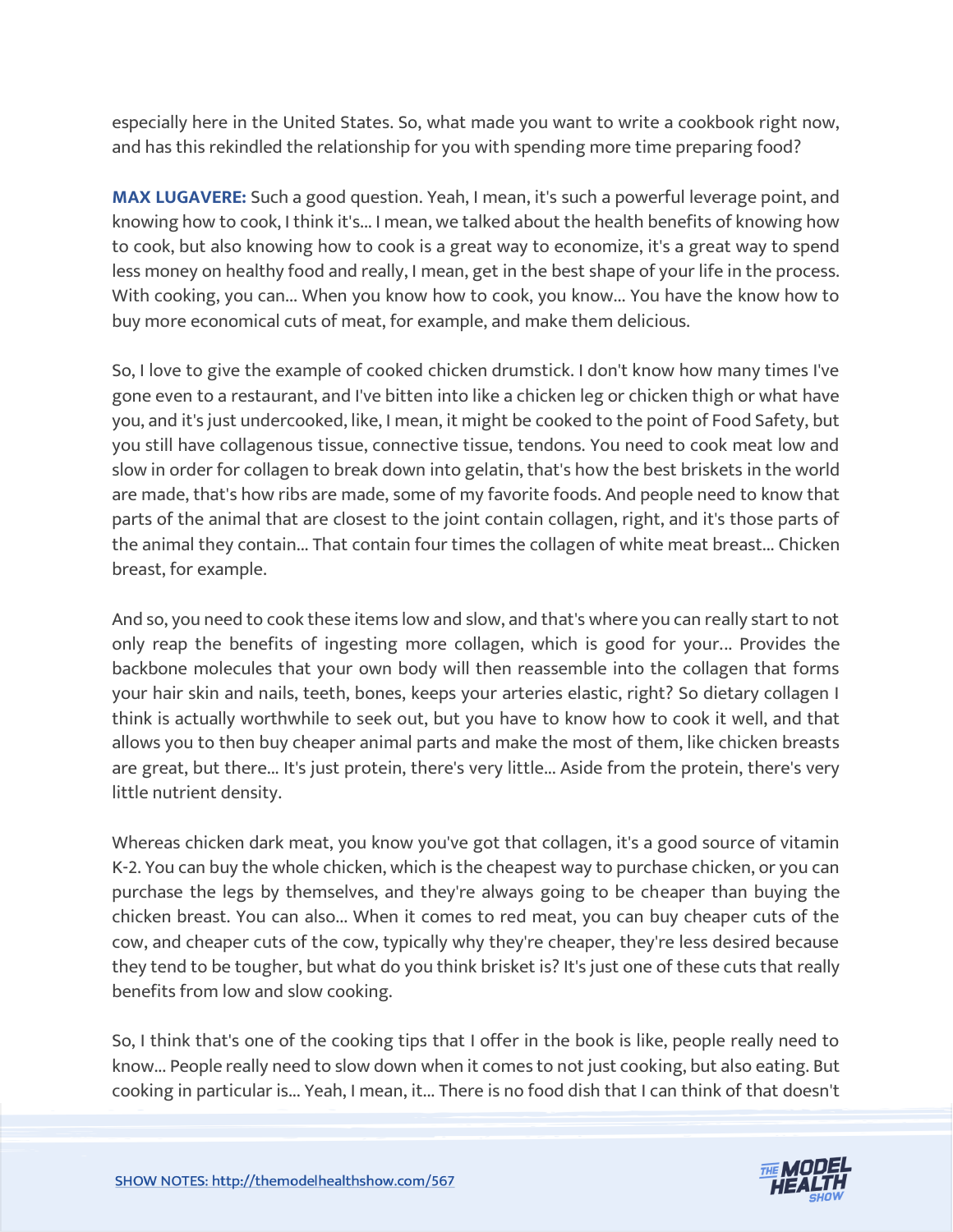benefit from a little bit more patience. I mean even like a scrambled. The humble scramble that we all make when we're running out the door in the morning. If we're lucky, right, a lot of us just start our days with commercial cereal, which is just junk food, but I mean, most people over-cook their eggs. Cooking a scramble on very low heat, low and slow, constantly stirring it, I mean, you get eggs that are better than I'm sure most listeners have had, like even in the restaurant setting.

So yeah, that's another example of just a basic tip that I offer in the book, like, if you're making eggs, cook them low and slow, take them off the pan before they're at your desired level. I've done this because they'll continue to cook similar to a... You want to take a steak off the grill before it's reached your desired level, I've done this, because it continues to hit up. Same thing with eggs. It's just like, a world of flavor opens up to you once you just have a little bit more patience with the cooking.

**SHAWN STEVENSON:** Yeah. Just makes life better, man.

#### **MAX LUGAVERE:** Yeah.

**SHAWN STEVENSON:** You know, this is awesome. So, so much here in the book, man, it's just so exciting, because having resources like this where we can... First of all, it's a beautiful thing just to be able to see your food, see recipes, to see what it's going to look like, and that aspect of it. But also, you provided something here in the book that a lot of cookbooks don't. You actually provide some insight on how all this stuff works, some nutrition insights that you don't find most other places as far as cookbooks are concerned. So, let's talk about that. Like, what did you do in the creation of your cookbook that's a little bit different?

**MAX LUGAVERE:** Yeah, I kind of wanted to create the Genius trilogy. I don't know, I'm like a... I'm a film nerd. So, I watch like Dark Knight trilogy, Star Wars. I wanted to have like the third... Wanted to like, end cap it with a third book. No, but I wanted to write a book that was not just a bunch of recipes, which would have been really easy to do. I wanted it to be a kitchen resource, so it's about 300 pages long, and the first half of the book is a nutrition and wellness guide. And as I mentioned, I break apart each food component from plants to animal products, eggs, fish, salt, herbs, and spices, even water, I talk about it. Because my first book came out, I don't know, four years ago at this point, and my views on certain things have evolved as they should. But ultimately, I wanted to make it really practical for people, like to distill all of my nutritional recommendations and everything I've learned over the past decade into really practical advice, where the rubber actually meets the road, which is the kitchen, right? Where we're actually preparing food for ourselves and our loved ones.

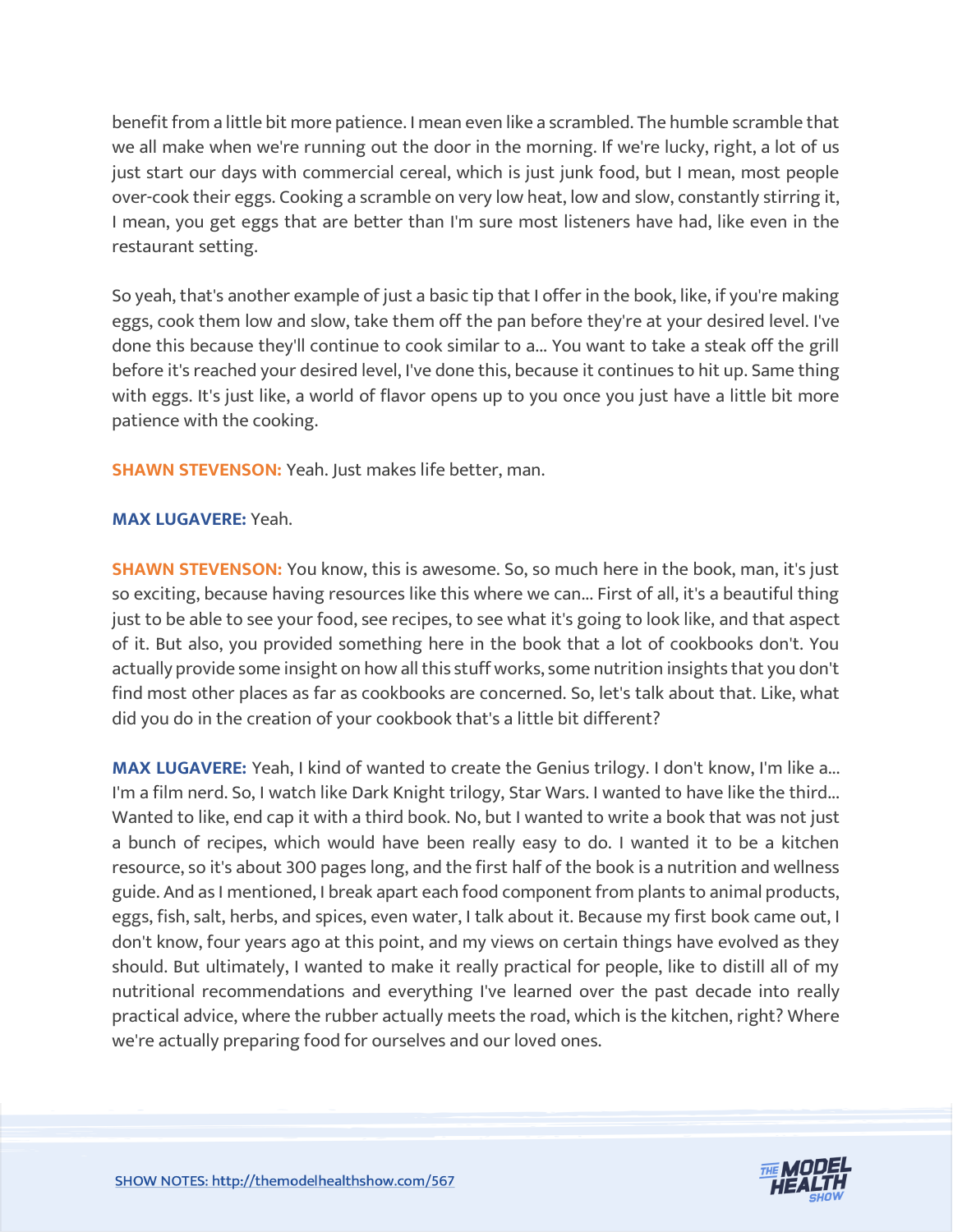I also really wanted to separate fact from fiction with regard to a lot of different things, like, when it comes to animal products... I'm a big advocate of omnivory, and I'm unapologetic about that. I think that both whole plants are really important, and I also think that animal products are really important. With regard to animal products, I mean, one of the reasons why I think I'm so passionate about this is that my mom was a vegetarian and my mom had very poor health. My mom, as you know, at a young age, developed dementia and later on she developed cancer, it was horrible. And I think that because of my mom's diet, which was also influenced by the media and everything that she was hearing about how to live a healthy life, avoid fat, dietary cholesterol, things like that, most of the products that we had growing up were ultraprocessed grain products, but they had the red heart healthy logo on them.

We used a little bit of extra virgin olive oil, but we shied away from animal fats, and I'll always remember the big tub of corn oil that we had by the stove, all of our... All of the sauteed or fried dishes that my mom made for us as a kid were all made in that corn oil, right? So, I think that by getting back... Had my mom had adopted a more balanced diet that was inclusive of a wider array of animal products, that she would have been better off. Now, my mom was a big animal rights advocate, I definitely respect my mom's choices and what she developed, it wasn't her fault, and nor is it the fault of anybody who develops any of these kinds of conditions. But, I mean, animal products like grass-fed beef, it's one of the most nutrient-dense categories of foods that we have available to us. And I think even the ethical argument, it isn't really sound in the context of the Standard American food environment.

If you're shopping in a modern supermarket and you're buying only plant foods, you're not somehow indemnified from the damage and the exploitation and the death that modern food production, that the effect that that has on local and global ecosystems. There was a research calculation that I cite in Genius Kitchen that even plant agriculture is potentially responsible for up to seven billion animal lives lost every year, which is on par with what animal agriculture is responsible for. This is due to the widespread tilling and monochrome of land that decapitates innumerable rabbits and field mice and squirrels and plants, the spraying of herbicides and pesticides effects birds and the run-off effects fish. So, there's blood on all of our hands, unfortunately, and the way to change the system, in my view, isn't to opt out entirely, it's to vote with your wallet for the system that you want to see. And so, I sort of go into that in the animal section, and then with plants, I talk about that. I go into every category of food and just sort of break apart my rationale for why this should be included in your diet. And yeah, I'm very proud of, I guess, how it's come out.

**SHAWN STEVENSON:** Yeah, man, I'm just very happy for you, man. The trilogy is complete... Completed in a big way. As of this recording, the books are going to be flying off the shelf, people are going to get access a little bit early, because they're here listening to The Model Health Show, and you've got some bonuses for folks too. We're pre-ordering the book. Again,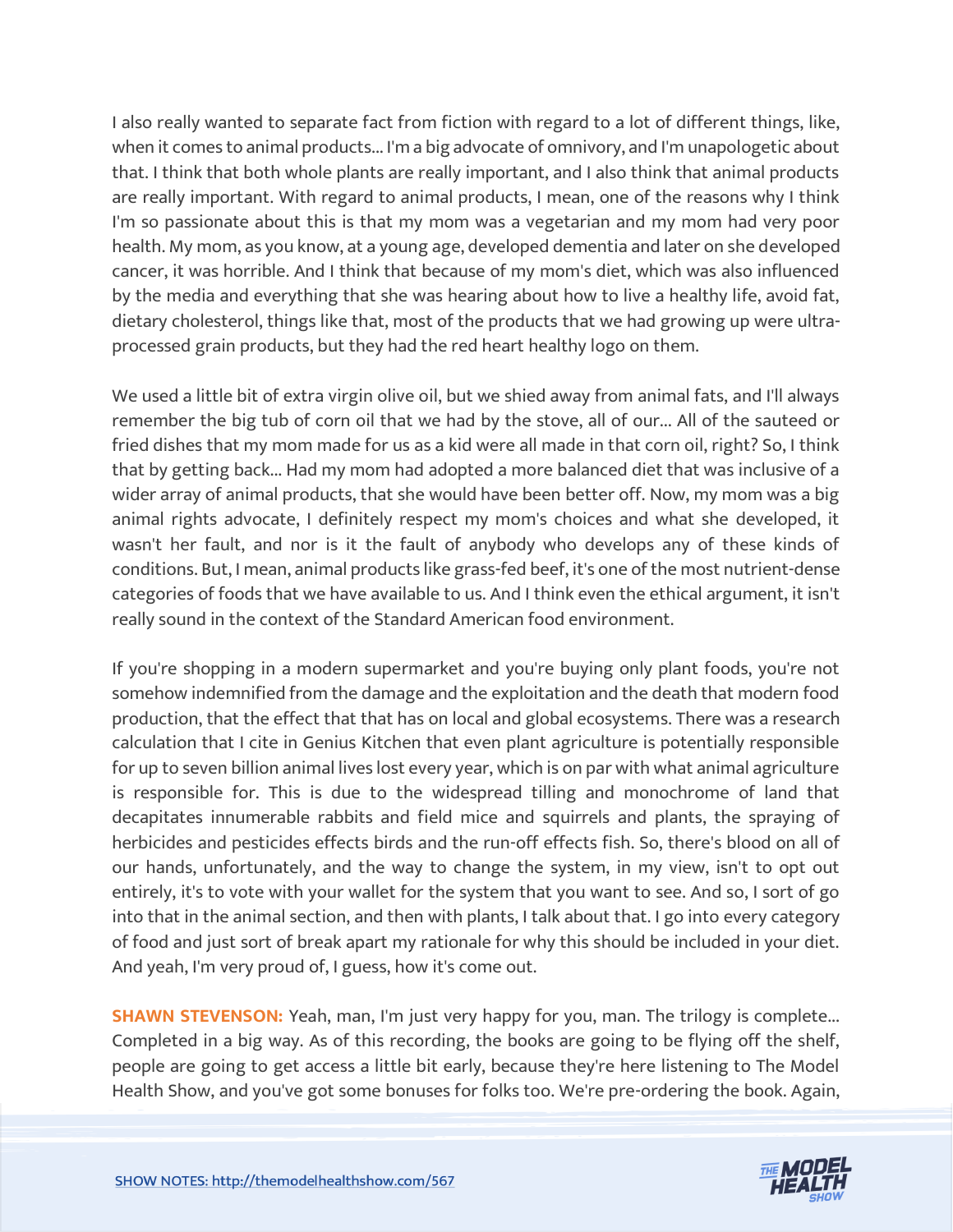it's going to fly off the shelves when people get this access early. So, can you let everybody know where to go to get the bonuses?

**MAX LUGAVERE:** Yeah, so these are exclusive bonuses that once the book drops are going to be... Are not going to be available anymore, but if you go to geniuskitchenbook.com and you order from there, geniuskitchenbook.com, and then you fill out the form on that website, you're going to get a free PDF e-book that I wrote called 15 Daily Steps to Lose Weight and Prevent Disease. So, it's a 15-page document packed with real useful information.

**MAX LUGAVERE:** You also get an E-book that I wrote a couple of years ago actually on How to interpret scientific literature, so...

**SHAWN STEVENSON:** That could be helpful right now.

**MAX LUGAVERE:** Yeah, dude. Yeah, so I was really... Health literacy, I'm really passionate about this and not just being the arbiter of it, right, but I want people to be able to meet me where I'm at, 'cause I think we should all have a seat at the table. You do such a great job with promoting scientific literacy. It's so important. So, I wrote this little EDF... EDF... This PDF ebook. Basically, I think that the title of it is How to become a citizen scientist, so how to assess study quality, what to look for, etcetera. So, we got that, and then I also have a sort of community where I share bonus content, we do live Zoom calls every month. It's called the Genius life VIP, you also get a free month to that, so you can get all that at geniuskitchenbook.com, but I'm mostly proud of his book, which is... It's really... It pays homage to cooking and what it's like to share a meal with somebody, something that I inherited from my mom, that was always really important to her, eating together, and I ultimately don't think that nutrition should be as complicated as it is. I think we over-complicate things, so it's sort of a return to simpler foods that are still super delicious.

I've got a lot of comfort foods in there that I've put my own twist on and made really healthy, like... One of my favorite dishes is actually... It's actually a plant-based dish, believe it or not, I've got some plant-based dishes in the book, it's a vegan mac and cheese with carrot noodles, so we use carrots as the noodle, you can use a spiralizer and we've got this amazing, amazingly indulgent cheese sauce that tastes like the Kraft mac and cheese that I grew up loving as a kid, but we've got that with all super healthy ingredients, the whole book is gluten-free grain-free, and 99% dairy free. I use a little bit of ghee in certain recipes, but yeah, whatever dietary plan you're on, the recipes are sure to be supportive, to say the least.

**SHAWN STEVENSON:** It's another great resource to add to our superhero utility belt, and again, to get those bonuses, geniuskitchenbook.com, go there ASAP, take advantage, those bonuses are awesome. And again, this book is going to be flying off the shelf, get yours ordered

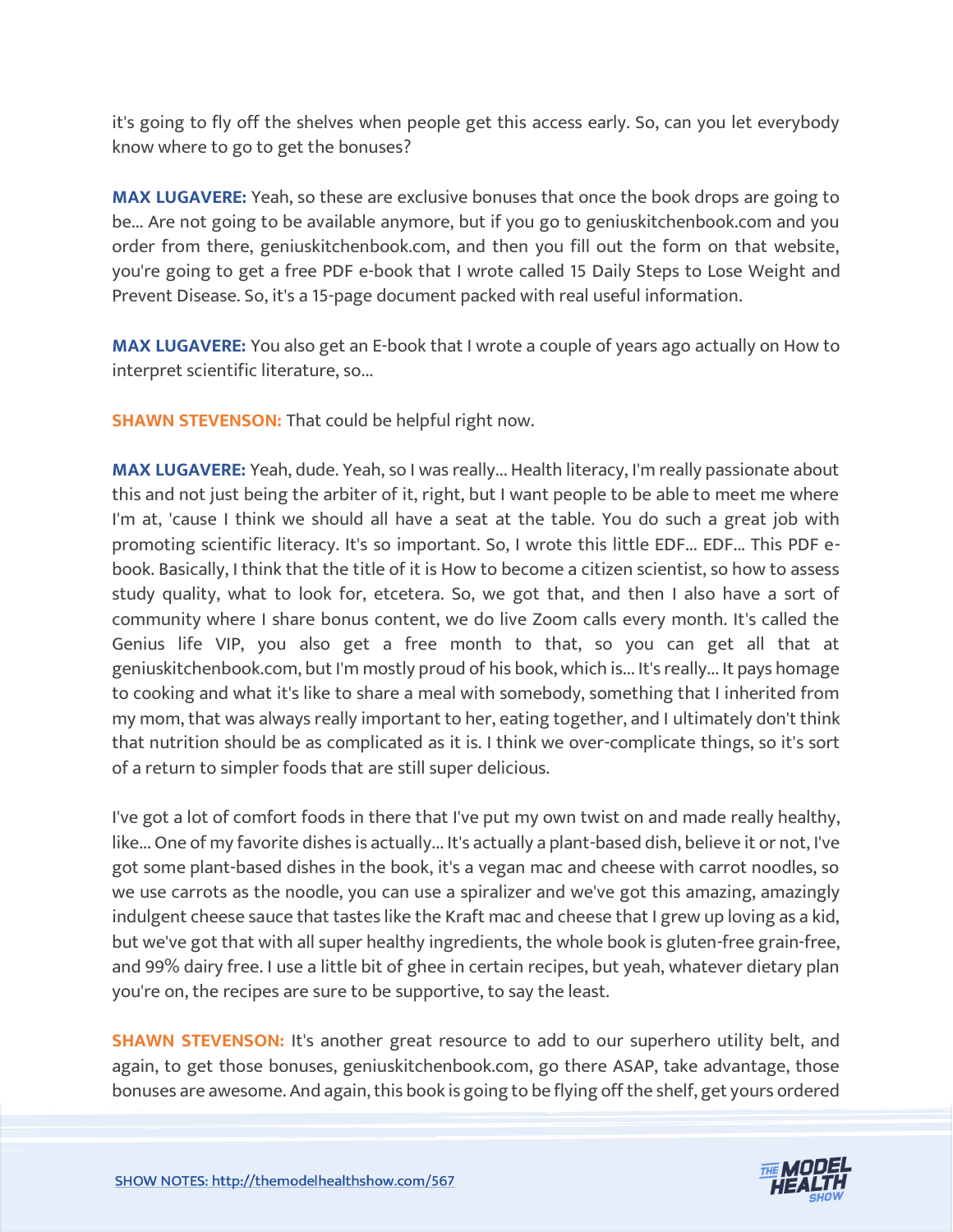and be ready to make some delicious meals, to get healthier, and this is a great time to do it, man, and thank you so much for coming by to hang out with us again.

**MAX LUGAVERE:** My brother, thank you, man, I really appreciate it.

**SHAWN STEVENSON:** My pleasure, Max Lugavere everybody. Thank you so much for tuning in to the show today. I hope you got a lot of value out of this. This is a mandate for us. The new mandate is to improve our nutrition, to improve our relationship with our food, because it's truly what is making our body... We get to choose what we're making our body out of, so having a little bit more connection is obviously going to be pointing us in a healthier direction, and also... This is one of the things that we strive to do is to be more inclusive and also to keep an open mind and understanding that things change as far as our understanding of nutrition and the human body, but I think that one of the most powerful and primary tenets for us to keep in our back pocket at all times is that if in doubt, look at what humans have been doing the longest, what has helped humans to reach that status where we're the apex of creatures here on the planet and has enabled us to have such a remarkable complex brain that enables us to do all the things that we've done in the world, and just even to pivot off of the conversation around milk, for example, got milk? Man, milk has messed a lot of people up to be 1000, but at the same time, many different civilizations have thrived, having access to milk and dairy products, my wife being from Kenya, she's from the Kikuyu tribe.

Also, a lot of people know about the Maasai tribe, and the Maasai again, they don't have these crazy rates of obesity and heart disease and diabetes and all these things, these are virtually irrelevant, non-existent in their culture, and their diet... A major part of their diet is milk, so we can't completely vilify something because of a belief system that we have, and also because it might not work for us, we have to keep all this stuff in context because again, we could say that humans are the only animal that drinks the milk of another animal, I gave the example of kittens and puppies and any other animal really, they get some access to some milk, they're getting there... They're getting their sip on, but also if we say that humans are the only animal that does a certain thing, humans are the only animal that cooks. We could play that game all day, there's a lot of things that we do differently than other creatures, and so... And I'm saying this because these are the things that I thought... These are things that I would say because it just made sense, but it was surface level, it was a surface-level understanding, because everything has its place and there's this beautiful life cycle and association that human beings have with the planet, have with other creatures in nature.

If we can see it, if we can rekindle that relationship because it's there, it's present, we can't run from it, unless you leave the planet, but even when you leave the planet, guess what, you're taking you with you, you're taking Earth with you because you're made from the earth, but so it's being more aware of this process, in this power that we have, and so there's so many